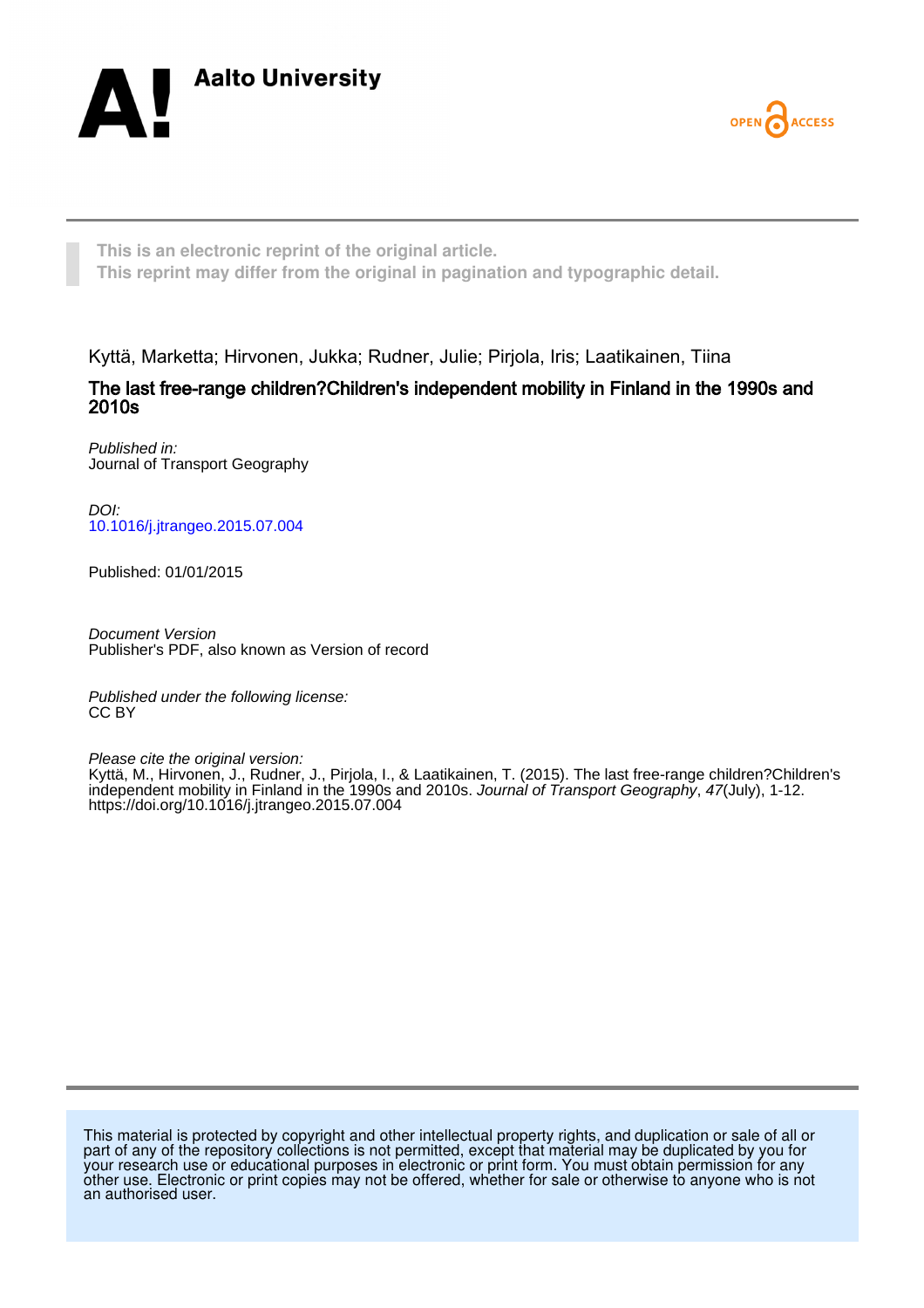#### [Journal of Transport Geography 47 \(2015\) 1–12](http://dx.doi.org/10.1016/j.jtrangeo.2015.07.004)



## Journal of Transport Geography

journal homepage: [www.elsevier.com/locate/jtrangeo](http://www.elsevier.com/locate/jtrangeo)

# The last free-range children? Children's independent mobility in Finland in the 1990s and 2010s



Transport Geography

## Marketta Kyttä <sup>a,</sup>\*, Jukka Hirvonen <sup>a</sup>, Julie Rudner <sup>b</sup>, Iiris Pirjola <sup>a</sup>, Tiina Laatikainen <sup>a</sup>

a Aalto University, Department of Real Estate, Planning and Geoinformatics, YTK - Land Use Planning and Urban Studies Group, PO Box 12200, 00076 Aalto, Finland <sup>b</sup> Community Planning and Development, School of Social Sciences, Faculty of Humanities and Social Sciences, La Trobe University, PO Box 199, Bendigo, VIC 3552, Australia

### article info

Article history: Received 23 December 2013 Revised 1 July 2015 Accepted 12 July 2015 Available online 18 July 2015

Keywords: Children Independent mobility Mobility licenses Actual mobility School travel Weekend activities

#### A B S T R A C T

The study reports the degree of children's independent mobility (CIM) in Finland for over two decades, from the beginning of the 1990s up to 2011. The first part of the research examined the differences of CIM in five different settlements in 2011: inner city, suburban, large town, small town, and rural village. A cross-sectional survey was used on a total of 821 7- to 15-year-old children in various settlements in different parts of Finland. Independent mobility was operationalized both as mobility licenses, meaning parental permits to perform certain activities independently, and as actual mobility, the proportion of active and independent school travel and independent weekend activities. In the second part of the study, we used the same measures to compare the independent mobility of Finnish children in the 1990s and 2010s. The second sample consisted of a total of 306 8- to 10-year-old children and their parents who participated in the CIM study in 1993–94 or in 2011. The major finding of the study was that in Finland children's independent mobility had decreased significantly during a span of 20 years, even more noticeably in the small town and rural village settings than in the inner city settlements. Finnish children, nevertheless, still enjoy a very high degree of independent mobility when compared with the children from the 16 countries involved in the large international comparative study for which the current research was conducted. In the discussion, we give some possible factors that can provide some understanding of and explanation to these trends.

 $\odot$  2015 The Authors. Published by Elsevier Ltd. This is an open access article under the CC BY license ([http://](http://creativecommons.org/licenses/by/4.0/) [creativecommons.org/licenses/by/4.0/](http://creativecommons.org/licenses/by/4.0/)).

### 1. Introduction

Children's independent mobility (CIM), freedom to move around without adult accompaniment, has raised interest since the seminal work by Hillman and colleagues [\(Hillman et al.,](#page-11-0) [1990; Hillman and Adams, 1992\)](#page-11-0) who reported the decreasing possibilities of children to independently engage with their surroundings in Britain and Germany between 1970s and 1990s. Recently, the interest toward the rapidly changing mobility patterns of children has only increased mainly because of alarming health risks related to sedentary lifestyle and growing obesity problem among both Western children ([Dunton et al., 2009; Lopez and Knudson,](#page-11-0) [2012\)](#page-11-0) and children in other parts of the world ([Lau et al., 2013;](#page-11-0) [Selassie and Sinha, 2011](#page-11-0)).

CIM studies have attracted quite a lot of interest in Britain, Germany, and Italy ([Granville et al., 2002; Hillman et al., 1990;](#page-11-0) [Hillman and Adams, 1992; O'Brien et al., 2000; Prezza et al.,](#page-11-0) [2001](#page-11-0)) as well as in Australia and New Zealand ([Witten et al.,](#page-12-0)

⇑ Corresponding author. E-mail address: [marketta.kytta@aalto.fi](mailto:marketta.kytta@aalto.fi) (M. Kyttä). [2013; Carver et al., 2012; Tranter, 1993; Tranter and Whitelegg,](#page-12-0) [1994\)](#page-12-0). Some studies on CIM have also been conducted in Nordic countries ([Fyhri and Hjorthol, 2009; Johansson et al., 2010;](#page-11-0) [Mikkelsen and Christensen, 2009\)](#page-11-0), but none of them have been able to provide comparative data over time across different settlement types.

Since the work by Hillman and colleagues ([Hillman et al., 1990;](#page-11-0) [Hillman and Adams, 1992\)](#page-11-0), who reported the decreasing possibilities of children to independently engage with their surroundings in Britain and Germany between the 1970s and 1990s, only a few other studies have been able to examine the longer-term mobility trends of children [\(Carver et al., 2011; Salmon et al.,](#page-11-0) [2005](#page-11-0)). Some studies have relied on information from national travel surveys that are repeated within fixed time intervals [\(Fyhri](#page-11-0) [et al., 2011; McDonald et al., 2011; Twisk et al., 2013\)](#page-11-0). For example, [Fyhri et al. \(2011\)](#page-11-0) reported about the increase of motorization of children's mobility and decrease in bicycling and walking during the last decades in Denmark, Norway, Finland, and Great Britain. National travel surveys, nevertheless, can only partially reveal the changing possibilities for CIM because the available data mostly only cover school travel patterns, rather than mobility more

<http://dx.doi.org/10.1016/j.jtrangeo.2015.07.004>

0966-6923/© 2015 The Authors. Published by Elsevier Ltd.

This is an open access article under the CC BY license [\(http://creativecommons.org/licenses/by/4.0/\)](http://creativecommons.org/licenses/by/4.0/).

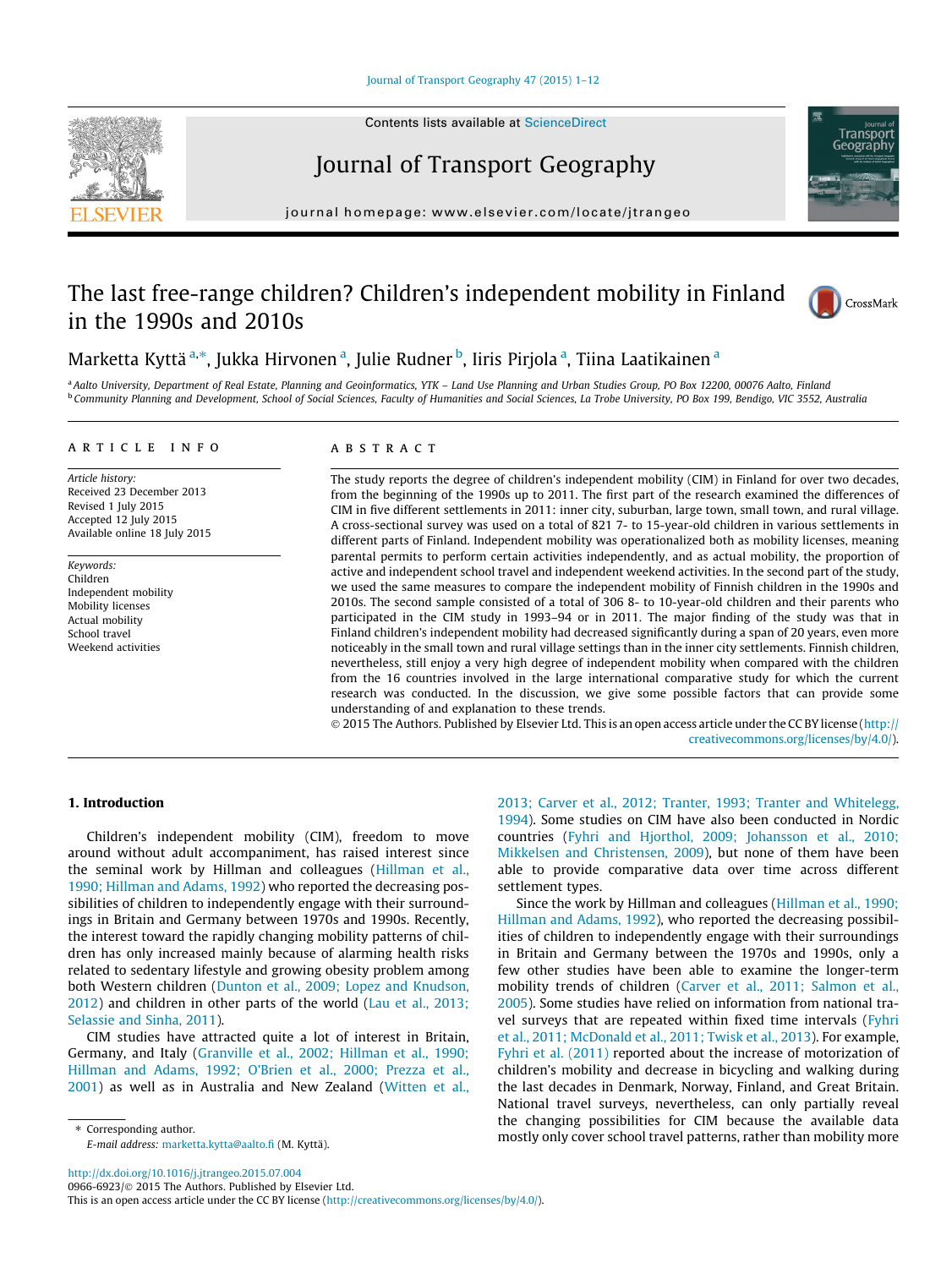generally. These datasets offer few possibilities to distinguish the sociocultural, family, or child-related factors that can motivate increasing mobility restrictions.

The current study reported in this paper contributes to these sparse foundations by replicating the original CIM survey by [Hillman et al. \(1990\)](#page-11-0) in Finland. CIM was operationalized on two levels: as a set of mobility ''licenses'' parents give to their children and as the actual mobility patterns of children. A license simultaneously ''reflect[s] parental judgments about the degree of maturity and competence required by their children to cope safely with the perceived dangers that lie outside the home" [\(Hillman](#page-11-0) [et al., 1990\)](#page-11-0) and the actual permissions children are granted to conduct particular activities. Even if children enjoy mobility licenses, they do not always use possibilities to move around independently. Therefore it is essential to also study the actual mobility and not only to school but to other places of interest where children want to travel independently and actively. In this study, data about licenses and actual mobility were requested from both parents and children themselves. This approach allowed the analysis of children's mobility patterns beyond home-school travelling and provided some indicators of children's experiences and household attitudes as well.

The study reported here is a part of a large international comparative study that was carried out in 16 countries ([Shaw et al.,](#page-12-0) [2015\)](#page-12-0). While the majority of the participating countries cannot compare the current level of CIM with the levels of independent mobility experienced by children decades earlier, this comparison is possible for Finland. In the earlier half of the 1990s, similar data were gathered in Finland using the same questionnaire developed by [Hillman et al. \(1990\)](#page-11-0). Findings of this study by [Kyttä \(1997,](#page-11-0) [2004\)](#page-11-0) suggested that the independent mobility of Finnish children was clearly higher than that of British and German ([Hillman et al.,](#page-11-0) [1990; Hillman and Adams, 1992\)](#page-11-0) and Australian children [\(Tranter](#page-12-0) [and Whitelegg, 1994\)](#page-12-0).

The first part of the current study reports the degree of independent mobility of Finnish children in 2011. We studied the independent mobility of primary and secondary school children aged between 7 and 15 years. Our analysis concentrated on comparing five different settlements in terms of CIM and the associations between mobility licenses and actual mobility. In the second part of the study, the current situation was compared with earlier findings from the 1990s, with a particular focus on 8- to 10-year-old pupils.

#### 2. Background

The past decade has produced a vast evidence base identifying various factors that can promote or hinder children's independent and active lifestyles. The independent and active mobility of children is an outcome of a very complex set of developmental ([Ahmadi, 2007; Burgmanis et al., 2014; Rissotto and Tonucci,](#page-10-0) [2002\)](#page-10-0), familial [\(Barron, 2014; Jensen et al., 2014](#page-10-0)), sociocultural ([Depeau, 2001; Malone and Rudner, 2011; Valentine, 2004\)](#page-11-0), and environmental characteristics [\(Alparone and Pacilli, 2012; Mitra](#page-10-0) [and Buliung, 2014; Villanueva et al., 2013\)](#page-10-0), as well as the policy context [\(Fyhri and Hjorthol, 2009; Rudner, 2012](#page-11-0)). Individual and family characteristics that are affecting CIM include children's age, maturity and gender [\(Johansson, 2006](#page-11-0)), family structure, socioeconomic status, ethnicity [\(Loebach and Gilliland, 2014;](#page-11-0) [Weir et al., 2006\)](#page-11-0), gender of parent, and parent employment ([Valentine, 2004; Witten et al., 2013](#page-12-0)). This includes matters regarding weight of school bags, convenience, families spending time together, and trip chaining [\(Johansson, 2006; O'Connor and](#page-11-0) [Brown, 2013; Witten et al., 2013\)](#page-11-0). Environmental factors such as weather, urban form, pathways, connectivity, presence of green spaces, and distance to school and other destinations also affect CIM ([Broberg et al., 2013a,b; Giles-Corti et al., 2011; McMillan,](#page-11-0) [2005; Rothman et al., 2014](#page-11-0)), as do mode of transport, traffic speeds, and volumes [\(Carver et al., 2008](#page-11-0); [Drianda and Kinoshita, 2011;](#page-11-0) [Woldeamanuel, 2014\)](#page-12-0). Increasingly, the role of social trust and conceptions of risk have been identified as significant influences on decision making about children's freedom to go places on their own ([Jackson and Scott, 1999; Madge and Barker, 2007; Rudner,](#page-11-0) 2012; Tomanović and Petrović, 2010).

If children have low independent mobility, their active travel tends to decrease and hence can diminish their overall physical activity. Organized activities can rarely compensate for the spontaneous everyday outdoor activities and independent mobility to school, errands, and hobbies [\(Mackett and Paskins, 2008\)](#page-11-0). The physical health consequences on children's inactive lifestyle, the growing risk of overweight and obesity, and the resulting health problems like type II diabetes has therefore raised researchers' attention ([Casey et al., 2014; Datar et al., 2013; Saelens et al.,](#page-11-0) [2012; Wolch et al., 2011](#page-11-0)). In Finland, these concerns are relevant because the proportion of overweight 12- to 18-year-old children almost tripled between 1977 and 2003, which now comprises about 20% of adolescents ([Kautiainen et al., 2002, 2009\)](#page-11-0).

Other individual detrimental effects associated with low CIM include cognitive, emotional, and social developmental impacts. There are impacts on the processes of building environmental knowledge and consciousness [\(Palmberg and Kuru, 2000;](#page-12-0) [Burgmanis et al., 2014](#page-12-0)) and personal emotional bonds with the environment [\(Bixler et al., 2002; Kong, 2000](#page-11-0)). Decreasing CIM has also been associated with difficulties in socializing with peers ([Hüttenmoser, 1995; Prezza et al., 2001](#page-11-0)), and this can lead to impacts on social and personality development [\(Kantomaa, 2010\)](#page-11-0).

The decrease in CIM can also be accompanied by larger-scale societal impacts like everyday life practices of families who use increasing time for chauffeuring ([Kyttä, 2008; Fyhri et al., 2011\)](#page-11-0), which compromises the sustainability of public transport systems. These impacts can vary within and between different settlement types. For example, families in rural areas may experience longer travelling distances, fewer and less frequent transport options, and lack of local schools compared with inner urban areas ([Carver et al., 2013; McDonald et al., 2011](#page-11-0)). Since the factors affecting mobility and impacts of loss of mobility can vary geographically, it is important that research includes different settlement areas. This will facilitate more sensitive policy development.

Focusing on school travel as an indicator, Finland, along with Norway and Japan [\(Drianda and Kinoshita, 2011\)](#page-11-0), has recently been identified as having a higher level of CIM compared with many countries. [Carver et al. \(2013\)](#page-11-0) found that 26% of English and 33% of Australian children travelled to and/or from school on their own, whereas according to [Shaw et al. \(2013\)](#page-12-0), 67% of German children travelled without adult accompaniment. Less than 30% of children travel alone as reported in a Canadian study ([Loebach and Gilliland, 2014\)](#page-11-0), and 26% in a study from the USA ([Surface Transport Policy Project, Transportation and Land Use](#page-12-0) [Coalition and Latino Issues Forum, 2003\)](#page-12-0). Portugal and Iran suggest even lower rates of CIM at 15% [\(Lopes et al., 2014\)](#page-11-0) and 8% ([Shokoohi et al., 2011](#page-12-0)), respectively. In many African nations, levels of CIM are more starkly reflective of income, with children from poorer backgrounds experiencing much higher levels of CIM than those from richer backgrounds, with wealthier children experiencing less independent mobility [\(Behrens and Muchaka, 2011;](#page-11-0) [Larouche et al., 2014\)](#page-11-0).

Most studies primarily focus on inner urban and suburban neighborhoods, which do not reflect the diversity of settlement patterns in which children live, the number of variations of activities they can access within their local area, or their access to multiple modes of transport. Furthermore, few studies reveal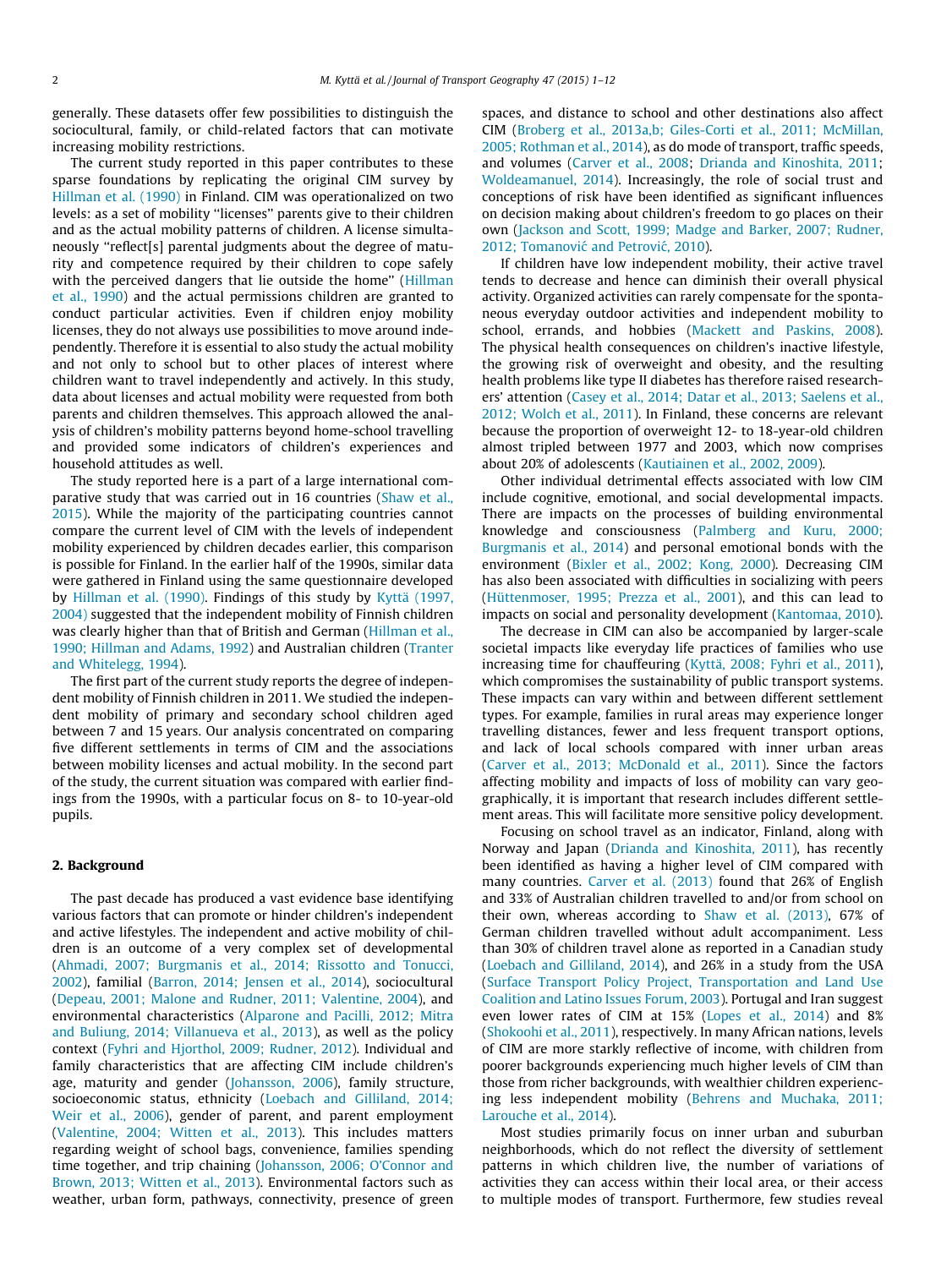whether children's or parents' concerns differ across these settlement types ([Behrens and Muchaka, 2011; Kamargianni et al.,](#page-11-0) [2012\)](#page-11-0). Fortunately, recent international research is providing greater insight into rural children's mobility patterns [\(Behrens](#page-11-0) [and Muchaka, 2011; Bwire, 2011; Carver et al., 2013](#page-11-0); [Drianda](#page-11-0) [and Kinoshita, 2011;](#page-11-0) [Gutiérrez-Zornoza et al., 2014; Yatiman](#page-11-0) [et al., 2012](#page-11-0)). This paper contributes to this work by providing a comparative study of CIM from the 1990s to the 2010s across five different settlement types to identify whether similar situations are occurring in Finland.

### 3. Methodology

#### 3.1. Procedure, subjects, and the data collection in 2010s

The international comparative study on CIM, for which the Finnish data was collected, was led by a research team at the Policy Studies Institute (PSI) in London, Great Britain. According to the instructions from PSI, five types of settlements were surveyed to ensure various Finnish contexts were represented: inner city, suburban setting, large town, small town and rural village. Below we describe these settlements and the schools studied.The inner city was an urban neighborhood, Töölö, in the central part of the city of Helsinki, the capital of Finland, situated on the southern coast of Finland. The population of Helsinki is about 600 000 and the population density 2826 inhabitants/ $km^2$ . The data was collected in the elementary and secondary schools of Töölö with the total of about 430 and 300 pupils, respectively. Both Töölö schools have special bilingual (English – Finnish) classes, secondary school has also mathematics and Latin-oriented classes.

The suburban setting was the Kirkkonummi suburb located 30 km west from Helsinki's center. Kirkkonummi is a municipality with about 37 000 inhabitants and the population density is 103 inhabitants/km<sup>2</sup>. A large proportion of the population is working in Helsinki. The elementary school of Kirkkonummi is located in the centre of Kirkkonummi and the number of students is approximately 400. The secondary school with about 100 students situates in a suburb of Masala about 8 km from the centre of Kirkkonummi.

The large town, Hämeenlinna, is a medium-sized town (about 67000 inhabitants, population density 38 inhabitants/ $km<sup>2</sup>$ ), that is situated 100 km north of Helsinki. The studied school in Hämeenlinna consists of two units: The elementary school Tuomela and the secondary school Hätilä. Both units are 5 min walking distance from the centre of Hämeenlinna. The number of students in total is approximately 550.

The small town Kitee, is located in Eastern Finland and has about 9 000 inhabitants with population density 9 inhabitants/km<sup>2</sup>. A remarkable proportion of population live in sparsely populated rural areas. The Arppe school that includes both elementary and secondary schools is located in the centre of Kitee. The number of students in total is approximately 550.

The rural villages are located in Kauhajoki, a town in Western Finland. Kauhajoki has about 14 000 inhabitants and it is population density is on average 11 inhabitants/km<sup>2</sup>. The villages Aro, Päntäne and Hyyppä are very sparsely build rural villages with a few hundred inhabitants. The elementary schools in these villages have from 15 to 50 students per school. The secondary school of Kauhajoki is situated in the centre of Kauhajoki and the number of students is about 300.

From each of the five settlements, primary and secondary schools were approached and permits from school boards and heads of the schools were acquired. In the inner city and large town, there were more than one primary and secondary school. In these cases, we selected schools that best met the criteria of selection for study areas. In all schools, surveys were delivered to all pupils and their parents.

The data were collected in May 2011. It was important to time the data collection equally in all settlements because of significant seasonal varieties in Finland. About 2500 questionnaires were delivered to pupils in primary and secondary schools in the five research areas. The exact number of delivered questionnaires is not known because the schools/teachers always took some extra copies to ensure that each child got a copy. The questionnaire consisted of two parts: parents' and children's surveys. Both surveys were sent home from school via the children. According to our instructions, children and parents responded to their own surveys independently. The parents returned both their and their children's completed questionnaires by mail in prepaid envelopes that were provided.

In total, 821 primary and secondary schoolchildren<sup>1</sup> aged 7–14 years from five settlements participated in the study. The overall response rate was 33% but cannot be known precisely because of the unknown exact number of delivered surveys mentioned above. The response rate varied in the different settings, with the lowest response rate in the suburban setting (29%) and the highest response rate in the small town setting (35%). In all cases, we received both children's and parents' responses.

#### 3.2. Procedure, subjects, and the data collection in the 1990s

In the follow-up study, a subsample of a dataset collected in the 2010s was compared with an earlier dataset collected by [Kyttä](#page-11-0) [\(1997\)](#page-11-0) between 1993 and 1994 (later referred to as a dataset from the 1990s). The subsample from the 2010s included second- and third-grade pupils (8- to 10-year-olds) and consisted of 140 children and 140 parents who were living in inner city, small town, or rural settings. This dataset was compared with the earlier data from the 1990s, where the inner city (Töölö, Helsinki) and small town (Kitee) locations and schools were the same as those studied in the 2010s. The rural villages originally studied in the 1990s, Harjankylä and Luomankylä, were not the same villages as in the later dataset because the schools in these villages had been closed. Both sets of rural villages were, however, located in the same town (Kauhajoki) in Western Finland and represented the same cultural context. Some pupils also lived in the original villages, although nowadays they are transported by taxis or buses to the neighboring villages that were among our new set of villages. The large town and suburban settings were not studied in 1990s and therefore were not included in this comparison. Both datasets were collected in May to ensure that seasonal variation does not influence the findings comparing the two periods.

In the data collection of 1990s, all second or third grade students (aged eight to ten) were recruited from the selected settlement types to participate in the survey through the local primary schools. Children answered the survey at school under the supervision of their teachers and took home an envelope with the parental survey to be completed by their parents. The parents returned the sealed envelopes containing the completed questionnaire to the schoolteachers, who sent them to the researcher. A total of 165 children and 130 parents returned the survey. The response rate for children was 79%, while that for parents was 75%.

#### 3.3. Measures

In the two phases of the study, almost identical methods were used. In the earlier study, the CIM survey by [Hillman et al.](#page-11-0)

 $^{\rm 1}$  Finnish children begin school usually at the age of seven. The elementary school has grades 1 to 6. When pupils are about 13 years, they start the secondary school, which has grades 7–9. This dataset includes respondents from grades 1–8.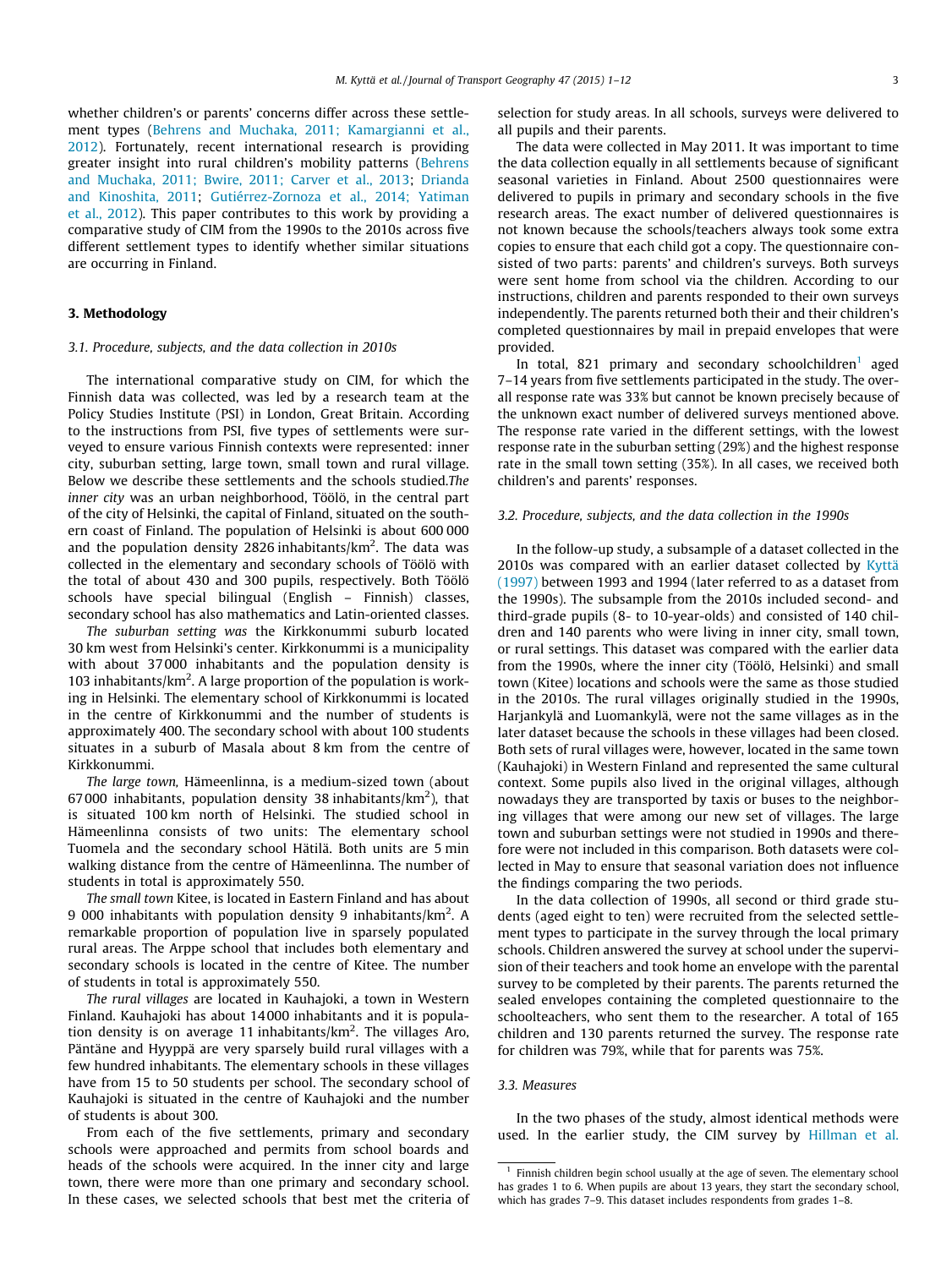[\(1990\)](#page-11-0) was translated from English to Finnish, and some minor changes were made to adjust the questions to the Finnish context. An almost identical questionnaire was used in the international comparative study organized by PSI. The new version of the survey included a more detailed survey of weekend activities of children and the reasons parents had for restricting children's mobility.

The two research themes, mobility licenses and actual mobility, were studied using the following measures:

Mobility licenses: Both parents and children were asked whether the child was allowed to (1) cross main roads alone, (2) travel home from school alone, and (3) travel on buses alone. Parents were also queried whether the child was allowed to (4) go on their own to places other than school or to (5) go out alone after dark. Children were asked if they may (6) cycle on main roads alone. All these mobility license questions were answered using a dichotomous scale  $(0 = no, 1 = yes)$ .

A mobility license score (value range 0–6) was computed by summing the aforementioned six items using a procedure applied in the original study by [Hillman et al. \(1990\)](#page-11-0). Three of these items were from children's survey, namely, licenses to cross roads, cycle on roads, and use buses alone. The items from the parents' survey included coming home from school, going to places other than school, and going out after dark. Missing values were imputed with value 0 in cases where there were responses for at least four items. This happened in 3% of the cases.

Parents were queried about the possible reasons for restricting the mobility of their child. Unfortunately, the listed reasons in the original survey differed from those in the later one. Therefore, the reasons are only reported in relation to the findings of the data from the 2010s.

Actual mobility: Three measures were used to study the degree of actual independent mobility. First, children were asked about their independent mobility to and from school on the day they were surveyed. Dichotomous variables were created based on answers in the following way: 1 = travelled without adults/older children during both journeys (options: ''travelled on my own'' or "child of same age or younger") and  $0 =$  travelled with adults/older children (options: "parent," "another adult," or "older child/teenager'').

Second, children were asked about their school travel mode. A dichotomous variable was constructed that measured the activity of the school travel mode. Score 1 represented active travel modes (options: ''walked most of or all the way'' and ''cycled'') if the child had travelled actively both to and from school. Score 0 represented all inactive options (''school bus,'' ''local bus or train or underground,'' and ''car'') and the cases if the child went one way actively.

Weekend activities: The third measure was related to the number of independent weekend activities. The questionnaire in the 2010s included 12 options for weekend activities. Children were asked if they independently (1) visited a friend's home; (2) went for a walk or cycled around; (3) played sports or went swimming; (4) went to listen music; (5) went to a playground, park, or playing field; (6) went to hobbies/youth clubs; (7) went shopping; (8) spent time outside with a friend after dark; (9) visited relatives or grown-ups; (10) went to a library; (11) went to a cinema; or (12) visited a place of worship. In addition, children could name up to three other activities. While the original survey in the 1990s included 16 different activities, only 6 of them were identical with the activities used in the 2010s. These activities were numbers 1, 2, 5, 7, 10, and 11 listed above. Dichotomous variables were created based on this information that indicated whether a child had engaged in at least one independent activity on the weekend. In the follow-up study, a shorter list of six activities was used as a basis for the creation of this dichotomous variable.

Statistical analyses were performed using IBM SPSS Statistics version 21. Independent t-tests were used to test the differences between means of mobility licenses. Chi-square tests were conducted to test the significance of the differences in the degree of independent mobility to school and weekend activities. Finally, logistic regression analysis was used to study the associations between mobility licenses on one hand and actual independent and active mobility on the other. In these analyses, gender and car ownership were controlled because they had significant associations with dependent variables.

#### 4. Results

### 4.1. The samples in the 2010s and 1990s

To study CIM in Finland in the 2010s, a sample of 7- to 14-year-old children and their parents were studied in five different settings in 2011. The first part of this results section reports these findings. In the second part, a subsample of 8- to 10-year-old children were analyzed. These children in three different settings had been studied both in 1993–94 and in 2011. Thus, we were able to do the follow-up for CIM in the 1990s and 2010s.

The first sample comprised 641 primary school (46% boys, 54% girls) and 180 secondary school (43% boys, 57% girls) children and their parents, which provided a total of 821 children. The share of inner city children was 20% (165 children), suburban was 18% (150 children), large town was 22% (180 children), small town was 23% (187 children), and rural children was 17% (139 children). The mean ages of the primary and secondary school children were 10.1 (SD 1.8, range = 6) and 13.9 (SD 0.7, range = 2), respectively. Parents' questionnaires were completed mainly by mothers (87%). Of the parents who replied, 81% had full-time work, 84% of families owned their home, and 94% had one or more cars. There were no significant differences in the mean ages of children living in various types of settlements. Some background variables of the respondent families varied among the settlements. The degree of car ownership was lowest in the inner city settlement ( $X^2$  = 59.7,  $df = 4$ ,  $p = .000$ ), where the share of families without a car was 19% while it was in suburban setting 5%; large town, 4%; small town, 2%; and rural village, 1%. The share of families living in rented homes was also the highest ( $X^2$  = 59.7, df = 12, p = .000) in the inner city. The percentage of families living in rented homes in the inner city was 26%; suburban, 16%; large town, 10%; small town, 17%; and rural village, 4%. The proportion of families where neither of the parents was in paid work did not differ significantly among the five settlements but varied between 4% (small town) and 10% (large town).

The second sample consisted of a total of 305 8- to 10-year-old children and their parents who participated the CIM study in the 1990s (165 children or 54%) or in the 2010s (140 children or 46%). Only three different settlements (inner city, small town, and rural village) were studied because the earlier sample included only these settlement types. In the earlier sample, the proportion of inner city (44%) and small town (44%) children were higher than in the later sample (34% and 40%, respectively), while the proportion of rural village children was lower in the earlier sample (12%) compared with the later one (26%), these differences being significant ( $X^2$  = 9.8, df = 2, p = .008). The mean age of the children was 8.9 years (SD 0.7), which did not differ significantly in the 1990s and 2010s. In both datasets, 53% of respondents were boys, and the parents filling the survey were predominantly female (83%). In the earlier sample, the share of families without cars was higher (16% in 1990s versus 7% in 2010s,  $X^2 = 25.4$ , df = 2, p = .000), and more families lived in rented homes (34% in 1990s versus 20% in 2010s,  $X^2$  = 6.4, df = 1, p = .01). During a span 20 years, these differences had become less sharp among the three types of settlements: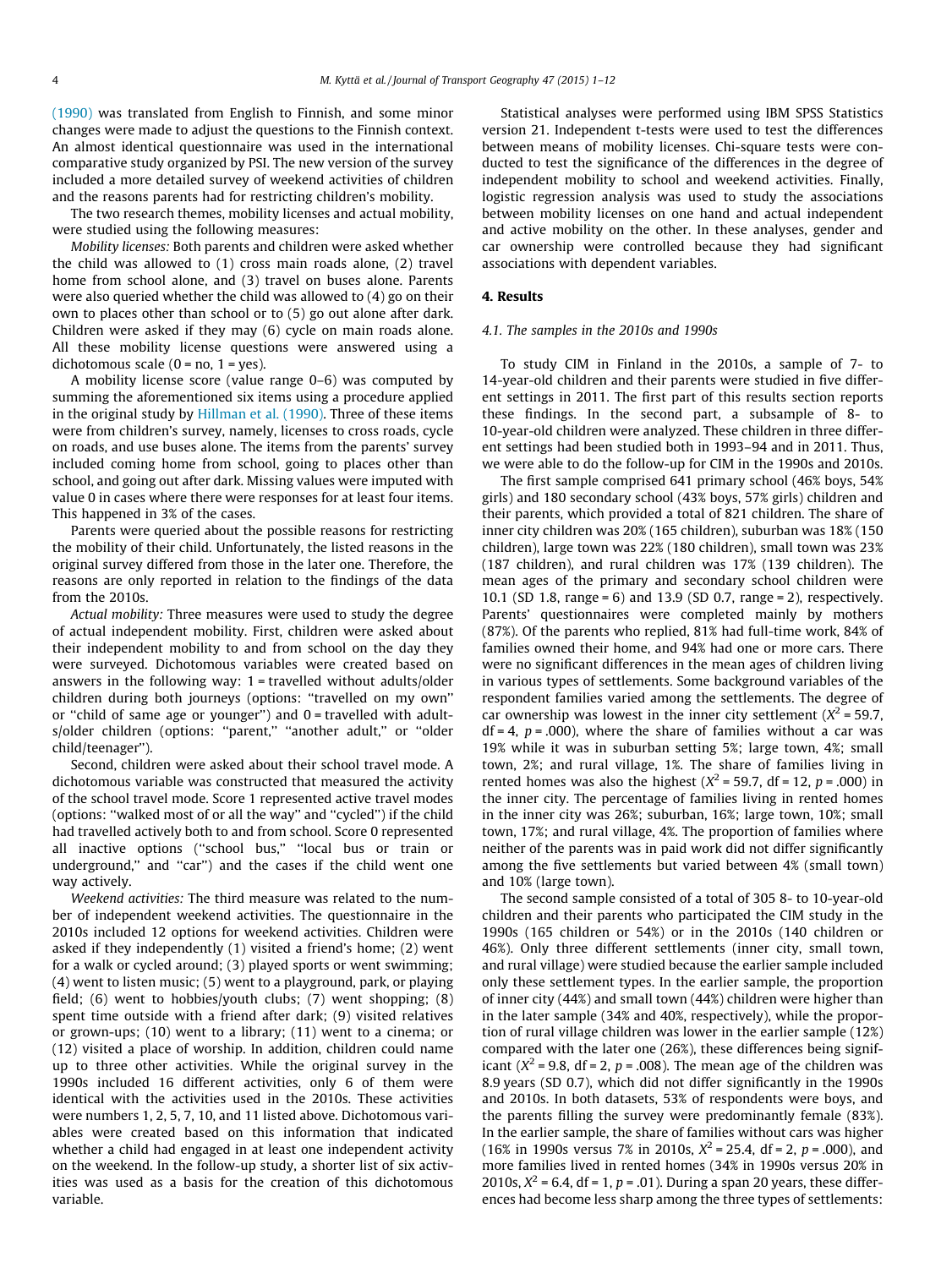The share of families without a car had changed in the inner city from 32% to 19% and in the small town from 7% to 2%; and in the rural village had stayed at 0%. The proportion of families living in rented homes had changed in inner city from 60% to 28%, in the small town from 24% to 23%, and in rural village from 0% to 6%.

## 4.2. CIM in Finland in the 2010s

#### 4.2.1. Mobility licenses

The mean scores of mobility licenses of the primary and secondary school children in various settlements are presented in Table 1. The mobility licenses of primary school children living in suburban and large town settings were significantly higher  $(F = 12.6, df = 4, p = 0.001)$  than those of inner city, small town, and rural children. These differences between settlements were not significant in the secondary school level.

The only significant difference ( $t$  =  $-2.34$ , df = 153,  $p$  = .021) between the mobility licenses of boys and girls was related to the fewer licenses granted to small town primary girls (mean 3.7) compared with those granted to boys (mean 4.3). Secondary school children generally enjoyed more mobility licenses than children attending primary school (mean $_{\rm sec}$  = 5.59, mean $_{\rm pri}$  = 4.11,  $t$  =  $-11.73,$  $df = 816$ ,  $p = .000$ ). This difference applied to all settlements.

The only background variable that was significantly related to the degree of mobility licenses was the work status of the parents. The mobility licenses of children whose parents were not in paid work were lower (mean = 3.6) than those of children in families where at least one of the parents was in paid work (mean = 4.1). This difference was significant only in the primary school level  $(t = 2.03, df = 637, p = .042)$ .

A closer look at the various mobility licenses revealed that the clearly superior mobility licenses of children living in suburban and large town settings hold true only in the license to cross roads and to go to leisure activities. Inner city children had especially low licenses to come home from school and cycle on roads, while they enjoyed most freedom to use buses (see Fig. 1).

#### 4.2.2. Actual mobility

As shown in [Table 2,](#page-6-0) primary children living in the large town travelled independently both to and from school more often compared with children living in other settlements. The differences among the settlements were significant only among primary school children ( $X^2$  = 19.8, df = 4, p = .001). In all settlements, the general level of independency was very high, and the proportion of children travelling both to and from school independently varied from 64% to 86% in primary school and from 79% to 91% in secondary school. There were no significant gender differences, but secondary school children went to school independently more often than primary school children (84% and 72%, respectively,  $X^2 = 11.35$ , df = 1, p = .001).



Fig. 1. The various mobility licenses of children living in the five settlements in Finland in the 2010s. The information concerning the dimensions marked with  $\ddagger$ were obtained from children, while the other dimensions of license holding were reported by parents ( $p < 0.05$ ,  $* p < 0.01$ ,  $** p < 0.001$ ).

Also, the activity of children's school travel mode was significantly higher in large town compared to the other settlements, among both primary ( $X^2$  = 66.3, df = 4, p = .000) and secondary  $(X^2 = 26.5, df = 4, p = .000)$  school children. The differences among the settlements were rather clear: while 88% of large town children travelled both journeys to and from school actively, the proportion for rural village children was only 47%. In inner city setting, walking was the most common mode of travel (60% to school, 56% from school). Cycling was most prevalent in large town (54% to school, 54% from school). Travelling by school bus, taxi or public transportation was most common in rural village (35% to school, 36% from school) and almost nonexistent in large town (2% to school, 2% from school). Travelling with a private car took place most often in suburban (17% to school, 14% from school) and rural village (14% to school, 13% from school) settings. Primary school girls were more active in their school travel than boys: 65% of girls and 54% of boys travelled both journeys actively ( $X^2$  = 8.0, df = 1, p = .005). This gender difference did not apply to the secondary schoolers.

Children were picked up from school by parents 0.9 day a week on average. Pickup occurred most often in rural village and least often in large town. The differences among settlements were significant  $(X^2 = 6.5, df = 4, p = .001)$ . The most common reasons reported by parents were that they combined the pickup with another activity (32%) or they had concerns about traffic danger (32%). Various settlements differed here often significantly (see [Fig. 2](#page-6-0)). For example, inner city parents had more concerns about traffic danger and indicated they enjoyed the opportunity to spend time with their children in the car, whereas small town parents were more prone to combine trips. Children were somewhat more

Table 1

|  |  | The mobility licenses of primary and secondary school children in various settlements in Finland in the 2010s. |
|--|--|----------------------------------------------------------------------------------------------------------------|
|--|--|----------------------------------------------------------------------------------------------------------------|

|                 | Inner city       |           | Suburban |           | Large town |           | Small town       |             | Rural village |           | <b>ANOVA</b>                               |
|-----------------|------------------|-----------|----------|-----------|------------|-----------|------------------|-------------|---------------|-----------|--------------------------------------------|
|                 | $\boldsymbol{n}$ | Mean (SD) | n        | Mean (SD) | n          | Mean (SD) | $\boldsymbol{n}$ | Mean $(SD)$ | n             | Mean (SD) |                                            |
| Primary boys    | 66               | 3.7(1.9)  | 48       | 4.6(1.5)  | 53         | 4.3(1.7)  | 77               | 4.3(1.3)    | 48            | 4.1(1.6)  | $F = 2.5$ , df = 4, p = 0.042 <sup>*</sup> |
| Primary girls   | 61               | 3.8(1.9)  | 61       | 4.2(1.4)  | 90         | 4.5(1.5)  | 78               | 3.7(1.8)    | 47            | 3.6(1.7)  | $F = 4.2$ , df = 4, p = 0.002 <sup>*</sup> |
| Total primary   | 128              | 3.8(1.9)  | 111      | 4.4(1.4)  | 145        | 4.4(1.5)  | 157              | 4.0(1.6)    | 98            | 3.9(1.7)  | $F = 12.6$ , df = 4, p = 0.001***          |
| Secondary boys  | 16               | 5.3(0.8)  | 18       | 5.6(0.7)  | 13         | 5.8(0.4)  | 12               | 5.5(0.7)    | 17            | 5.6(0.5)  | $F = 1.1$ , df = 4, p = 0.371 ns.          |
| Secondary girls | 21               | 5.7(0.7)  | 18       | 5.8(0.4)  | 21         | 5.4(0.6)  | 18               | 5.7(0.5)    | 23            | 5.4(0.7)  | $F = 2.0$ , df = 4, p = 0.106 ns.          |
| Total secondary | 37               | 5.5(0.7)  | 37       | 5.7(0.6)  | 34         | 5.6(0.6)  | 30               | 5.6(0.6)    | 41            | 5.5(0.6)  | $F = 0.8$ , df = 4, p = 0.542 ns.          |
| Total           | 165              | 4.2(1.9)  | 148      | 4.8(1.4)  | 179        | 4.7(1.5)  | 187              | 4.2(1.6)    | 139           | 4.4(1.6)  | $F = 4.2$ , df = 4, p = 0.002 <sup>*</sup> |

 $p < 0.05$ .

 $p < 0.01$ .  $p < 0.001$ .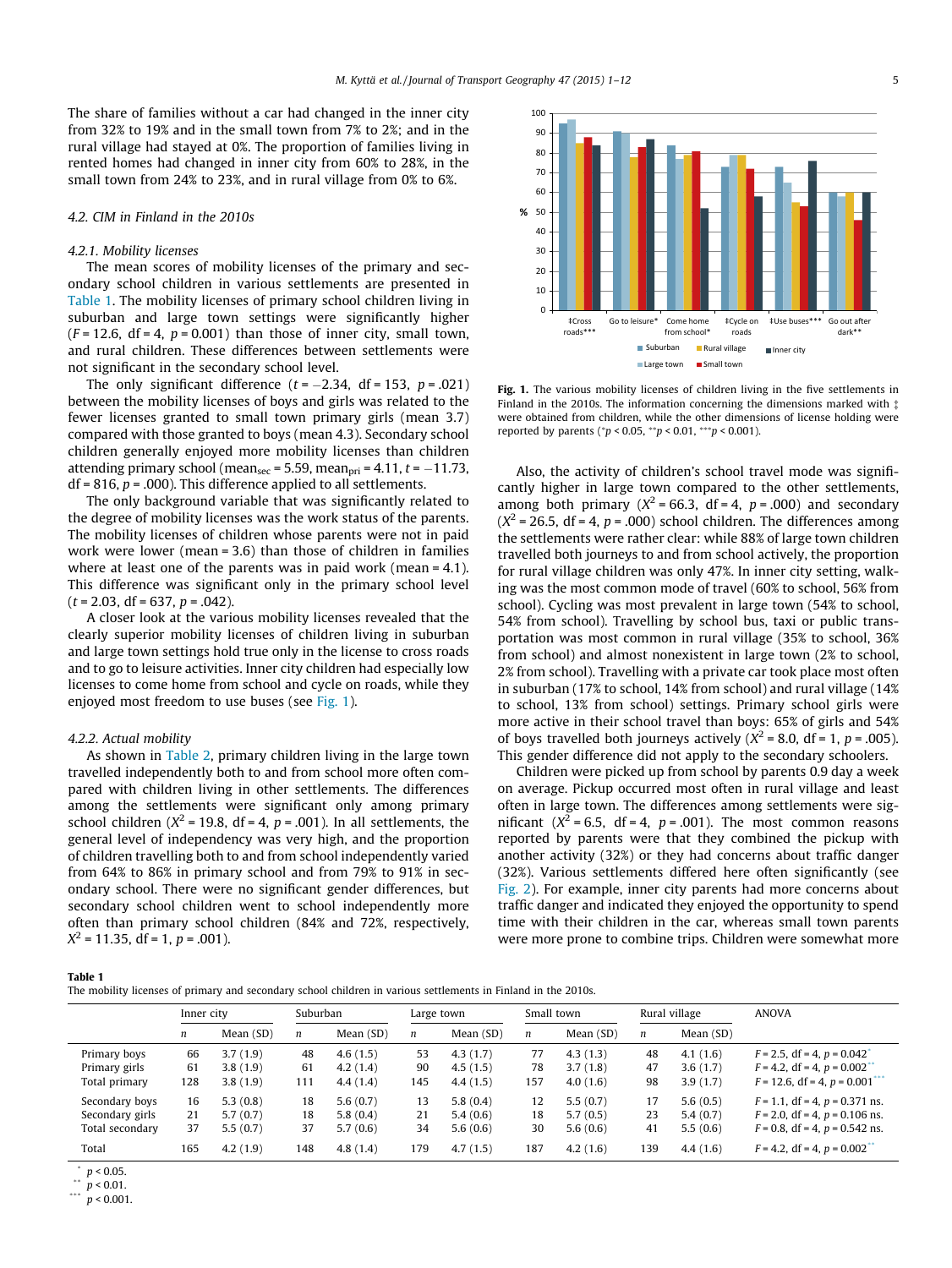#### <span id="page-6-0"></span>Table 2

The various measures of actual mobility (independent school travel, active school travel, and independent weekend activities) of primary and secondary school children in the five settlements in Finland in the 2010s.

|                 |                                | Independent school travel<br>Travelled independently both to and from school |                                |      |                                 |      |  |  |  |  |  |
|-----------------|--------------------------------|------------------------------------------------------------------------------|--------------------------------|------|---------------------------------|------|--|--|--|--|--|
|                 | Primary                        |                                                                              | Secondary                      |      | Total                           |      |  |  |  |  |  |
|                 | Total $n = 641$                |                                                                              | Total $n = 180$                |      | Total $n = 821$                 |      |  |  |  |  |  |
|                 | $\boldsymbol{n}$               | $\%$                                                                         | $\boldsymbol{n}$               | $\%$ | $\boldsymbol{n}$                | $\%$ |  |  |  |  |  |
| Inner city      | 82                             | 64                                                                           | 32                             | 87   | 114                             | 69   |  |  |  |  |  |
| Suburban        | 77                             | 69                                                                           | 30                             | 79   | 107                             | 71   |  |  |  |  |  |
| Large town      | 125                            | 86                                                                           | 31                             | 91   | 156                             | 87   |  |  |  |  |  |
| Small town      | 105                            | 67                                                                           | 24                             | 80   | 129                             | 69   |  |  |  |  |  |
| Rural village   | 69                             | 70                                                                           | 34                             | 83   | 103                             | 74   |  |  |  |  |  |
| Subtotal        | 458                            | 72                                                                           | 151                            | 84   | 609                             | 74   |  |  |  |  |  |
| Chi Square test | $X^2$ = 19.8, df = 4, p = .001 |                                                                              | $X^2$ = 2.6, df = 4, p = ns.   |      | $X^2$ = 20.2, df = 4, p = .000  |      |  |  |  |  |  |
|                 | Active school travel           | Travelled actively both to and from school                                   |                                |      |                                 |      |  |  |  |  |  |
|                 | Primary                        |                                                                              | Secondary                      |      | Total                           |      |  |  |  |  |  |
|                 | Total $n = 641$                |                                                                              | Total $n = 180$                |      | Total $n = 821$                 |      |  |  |  |  |  |
|                 | $\boldsymbol{n}$               | $\%$                                                                         | n                              | $\%$ | n                               | $\%$ |  |  |  |  |  |
| Inner city      | 77                             | 60                                                                           | 13                             | 35   | 90                              | 55   |  |  |  |  |  |
| Suburban        | 59                             | 53                                                                           | 22                             | 58   | 81                              | 54   |  |  |  |  |  |
| Large town      | 127                            | 87                                                                           | 31                             | 91   | 158                             | 88   |  |  |  |  |  |
| Small town      | 84                             | 54                                                                           | 13                             | 43   | 97                              | 52   |  |  |  |  |  |
| Rural village   | 39                             | 40                                                                           | 26                             | 63   | 65                              | 47   |  |  |  |  |  |
| Subtotal        | 386                            | 60                                                                           | 105                            | 58   | 491                             | 60   |  |  |  |  |  |
| Chi Square test | $X^2$ = 66.3, df = 4, p = .000 |                                                                              | $X^2$ = 26.5, df = 4, p = .000 |      | $X^2$ = 77.3, df = 4, p = .000  |      |  |  |  |  |  |
|                 |                                | Independent activities on weekends<br>One or more activities independently   |                                |      |                                 |      |  |  |  |  |  |
|                 | Primary                        |                                                                              | Secondary                      |      | Total                           |      |  |  |  |  |  |
|                 | Total $n = 641$                |                                                                              | Total $n = 180$                |      | Total $n = 821$                 |      |  |  |  |  |  |
|                 | $\boldsymbol{n}$               | $\%$                                                                         | $\boldsymbol{n}$               | $\%$ | $\boldsymbol{n}$                | %    |  |  |  |  |  |
| Inner city      | 95                             | 74                                                                           | 35                             | 95   | 130                             | 79   |  |  |  |  |  |
| Suburban        | 103                            | 92                                                                           | 36                             | 95   | 139                             | 93   |  |  |  |  |  |
| Large town      | 130                            | 89                                                                           | 34                             | 100  | 164                             | 91   |  |  |  |  |  |
| Small town      | 138                            | 88                                                                           | 29                             | 97   | 167                             | 89   |  |  |  |  |  |
| Rural village   | 87                             | 89                                                                           | 38                             | 93   | 125                             | 90   |  |  |  |  |  |
| Subtotal        | 553                            | 86                                                                           | 172                            | 96   | 725                             | 88   |  |  |  |  |  |
| Chi Square test | $X^2$ = 20.6, df = 4, p = .001 |                                                                              | $X^2$ = 2.6, df = 4, p = ns.   |      | $X^2 = 19.1$ , df = 4, p = .001 |      |  |  |  |  |  |





concerned about social threats than parents. Small town children in Kitee also mentioned wolves and bears that sometimes frighten them during school journeys.

When it comes to the independence of weekend activities, most of the children did at least one independent activity during the previous weekend. The percentages of children having at least one independent weekend activity varied from 74% (inner city primary children) to 100% (large town secondary children) (Table 2). Generally, secondary school children performed independent weekend activities more often than primary schoolers (95% and 86%, respectively,  $X^2 = 10.42$ , df = 1,  $p = .001$ ). Boys and girls did not differ in this respect significantly. The differences among various settlements in the independence of weekend activities were significant in the primary school level  $(X^2 = 20.6, df = 4, p = .001)$ , not in the secondary school level. Children living in suburban setting enjoyed independent weekend activities most often, whereas inner city children enjoyed them least often.

The only significant background variable that was related to the degree of actual mobility patterns of children was family's access to a car. Children whose family had access to a car did travel to school actively less often (59%) than children whose families did not have access to a car (83%). This difference was only significant  $(X^2 = 9.4, df = 1, p = .002)$  among primary school children.

### 4.2.3. Mobility licenses and actual mobility

The associations between mobility licenses and independent school travel and active school travel and independent weekend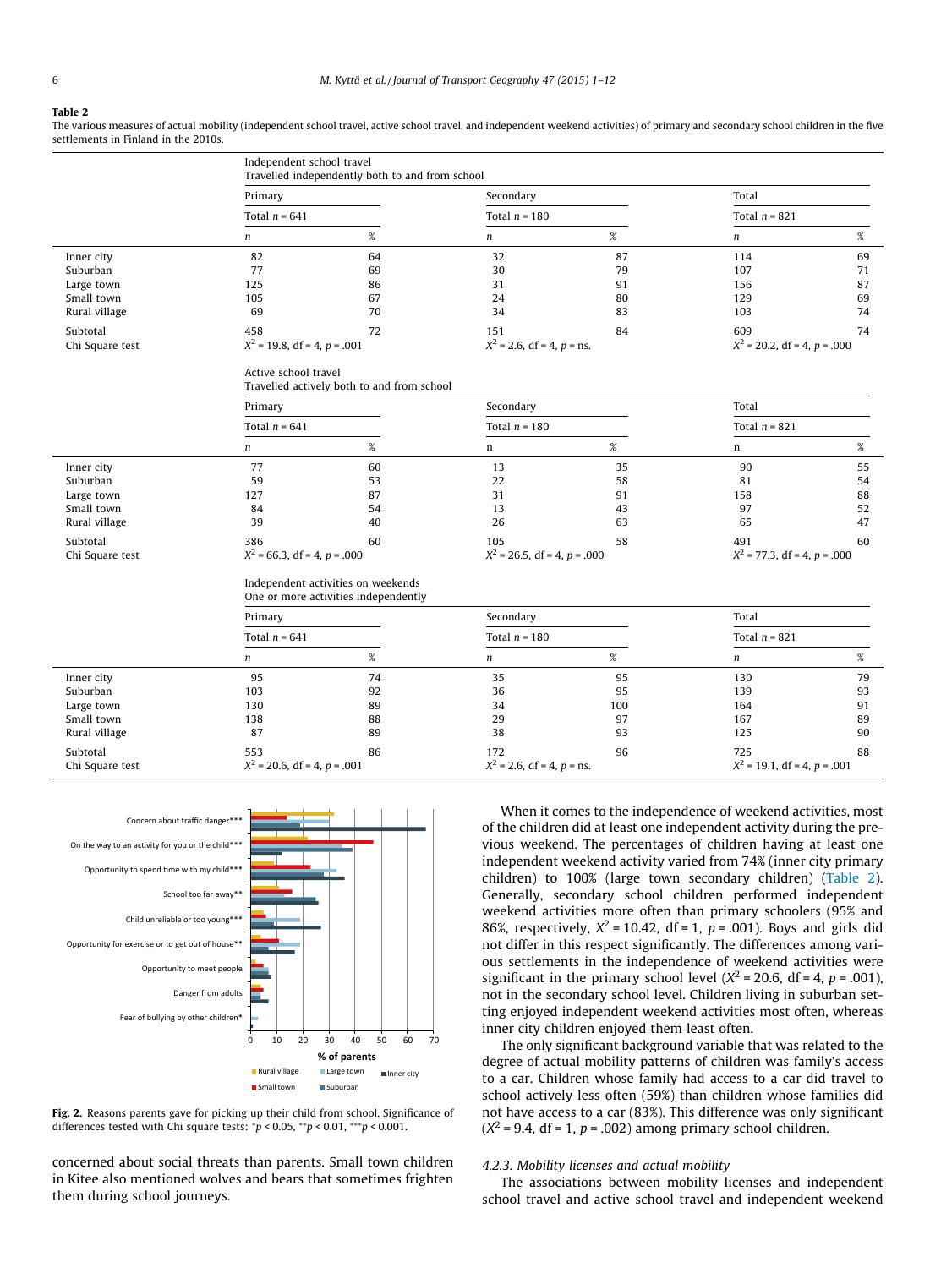#### Table 3

The associations between mobility licenses and independent and active travelling among primary school children in the five settlements.

|               | Travelled independently to<br>and from school<br>OR (95% CI) | Travelled actively to<br>and from school <sup>a</sup><br>OR (95% CI) | At least one independent<br>activity on the weekend<br>OR (95% CI) |
|---------------|--------------------------------------------------------------|----------------------------------------------------------------------|--------------------------------------------------------------------|
| Primary       |                                                              |                                                                      |                                                                    |
| Inner city    | 1.87(1.46, 2.38)                                             | 1.31(1.08, 1.60)                                                     | 1.34(1.09, 1.64)                                                   |
| Suburban      | 1.44(1.08, 1.92)                                             | ns.                                                                  | ns.                                                                |
| Large town    | 1.94(1.43, 2.68)                                             | 1.85(1.36, 2.53)                                                     | $1.58(1.17, 2.19)$ <sup>***</sup>                                  |
| Small town    | 1.45(1.17, 1.81)                                             | 1.29(1.05, 1.60)                                                     | 1.41(1.05, 1.89)                                                   |
| Rural village | $1.52$ (1.16, 2.00) <sup>***</sup>                           | 1.37(1.04, 1.81)                                                     | ns.                                                                |

Analyses controlled for gender and household access to car.

 $p < 0.05$ .

 $\sum_{n=1}^{N} p \le 0.01$ .

 $p < 0.001$ .

#### Table 4

The temporal changes in children's mobility license scores between the 1990s and the 2010s.

|               |                   | Mobility license score |                   |           |                                    |  |  |  |  |  |  |  |  |
|---------------|-------------------|------------------------|-------------------|-----------|------------------------------------|--|--|--|--|--|--|--|--|
|               | 1990s $(n = 126)$ |                        | 2010s $(n = 142)$ |           |                                    |  |  |  |  |  |  |  |  |
|               | n                 | Mean (SD)              | n                 | Mean (SD) | Difference between 1990s and 2010s |  |  |  |  |  |  |  |  |
| Inner city    | 48                | 3.8(1.17)              | 48                | 3.6(1.6)  | ns.                                |  |  |  |  |  |  |  |  |
| Small town    | 60                | 4.5(1.2)               | 56                | 3.9(1.6)  | $t = 2.2$ , df = 114, $p < .030$   |  |  |  |  |  |  |  |  |
| Rural village |                   | 5.2(0.9)               | 36                | 3.4(1.4)  | $t = 4.6$ , df = 52, $p < .000$    |  |  |  |  |  |  |  |  |
| Total         | 125               | 4.3(1.3)               | 140               | 3.7(1.6)  | $t = 3.7$ , df = 266, $p < .000$   |  |  |  |  |  |  |  |  |

activities are presented in Table 3. In the inner city, large town, and small town settings, the mobility licenses of primary schoolers were significantly associated with independent and active school travel as well as with independent weekend activities. In the suburban setting, this association only applied to independent school travel, whereas in the rural setting, this association applied to independent and active school travel. In secondary school, any significant associations between mobility licenses and actual travelling did not exist.

#### 4.3. CIM between the 1990s and 2010s

We compared the 8- to 10-year-olds' subsample of the data in the 2010s with the earlier data from the 1990s [\(Kyttä, 1997\)](#page-11-0) in regard to possible temporal differences in children's mobility licenses and actual mobility. In this part of the study, we could only compare three settlements (inner city, small town, and rural village) because in the earlier dataset, only these settlement types were studied.

### 4.3.1. Mobility licenses

We found that the overall mobility license score of children had been reduced during a span of two decades in all three settlements: inner city, small town, and rural village. This decrease was, however, only significant in the small town  $(t = 2.20,$ df = 114,  $p = .030$ ) and rural village ( $t = 4.59$ , df = 52,  $p = .000$ ) settings but not in the inner city context (see Table 4). In the 1990s, children living in the rural village enjoyed significantly more mobility licenses ( $F = 9.7$ , df = 123,  $p = .000$ ) than small city or inner city children. In the 2010s, the mobility license scores did not any more differ significantly among the three settlements.

Fig. 3 shows in a more detailed fashion the temporal differences in various categories of license holding. Between the 1990s and the 2010s, the mobility licenses of rural village children had reduced significantly in five out of six mobility license categories: to cross roads  $(t = 4.2, df = 52, p = .000)$ , go to leisure  $(t = 2.6, df = 36,$  $p = .012$ ), come home from school ( $t = 3.9$ , df = 36,  $p = .000$ ), cycle on roads ( $t = 3.4$ , df = 45,  $p = .001$ ), and use buses ( $t = 2.2$ , df = 24,  $p = .036$ ), the only exception being going out after dark. For the



Fig. 3. License holding among Finnish urban and rural children in the 1990s and 2010s. The information concerning the dimensions marked with  $\ddagger$  were obtained from children, while the other dimensions of license holding were reported by parents ( $p < 0.05$ ,  $* p < 0.01$ ,  $** p < 0.001$ ).

children living in the small town, the decrease of the mobility licenses applied only to the license to cross roads ( $t = 2.3$ , df = 99,  $p = .024$ ), and for the inner city children, it applied only to the license to come home from school  $(t = 3.4, df = 66, p = .001)$ . In the inner city, some licenses had even increased slightly, but these differences were not significant.

#### 4.3.2. Actual mobility

Overall, the actual independent mobility of children diminished between the 1990s and the 2010s (see [Table 5](#page-8-0)). The reduction of actual independent school travel was most clear in the inner city context, whereas the drop in active school travel was most dramatic in the rural village. The proportion of children who travelled both to and from school independently had declined significantly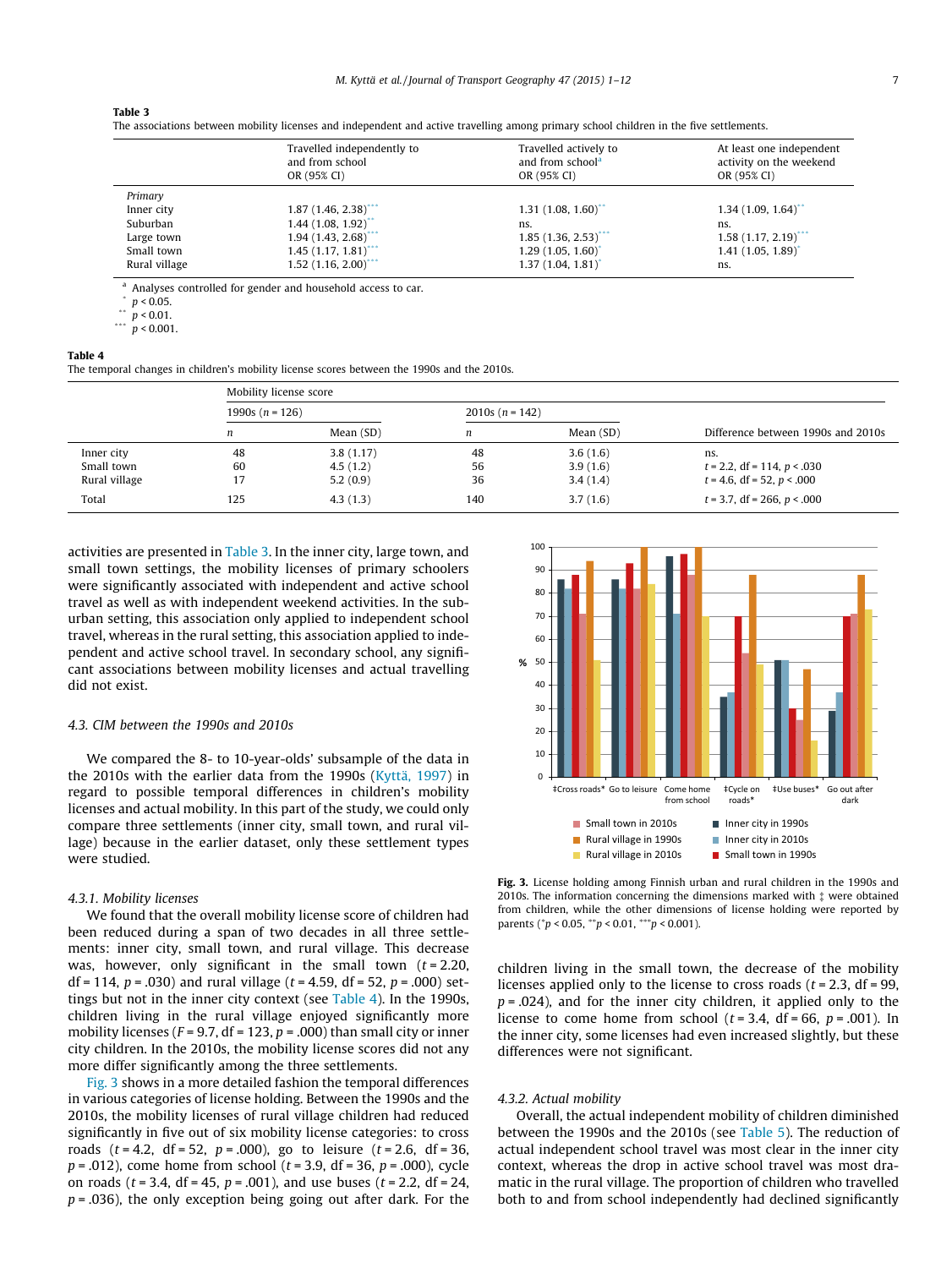<span id="page-8-0"></span>

|--|

The temporal changes in children's independent and active school travel and independent weekend activities between the 1990s and the 2010s.

|                             | Independent school travel                             |          |                                       |          |                                                                  |                                                  | Active school travel |                             |          | Independent activities on weekends                             |                                          |          |                             |          |                                        |
|-----------------------------|-------------------------------------------------------|----------|---------------------------------------|----------|------------------------------------------------------------------|--------------------------------------------------|----------------------|-----------------------------|----------|----------------------------------------------------------------|------------------------------------------|----------|-----------------------------|----------|----------------------------------------|
|                             | Travelled<br>independently both<br>to and from school |          | Difference between 1990s<br>and 2010s |          |                                                                  | Travelled actively<br>both to and from<br>school |                      |                             |          | Difference between 1990s<br>and $2010s$                        | One or more<br>independent<br>activities |          |                             |          | Difference between 1990s<br>and 2010s  |
|                             | 1990s<br>Total<br>$n = 158$                           |          | 2010s<br>Total<br>$n = 135$           |          |                                                                  | 1990s<br>Total<br>$n = 161$                      |                      | 2010s<br>Total<br>$n = 140$ |          |                                                                | 1990s<br>Total<br>$n = 164$              |          | 2010s<br>Total<br>$n = 140$ |          |                                        |
|                             | n                                                     | %        | n                                     | %        |                                                                  | $\mathfrak n$                                    | %                    | $\boldsymbol{n}$            | %        |                                                                | $\mathfrak n$                            | %        | n                           | %        |                                        |
| Inner city<br>Small<br>town | 54<br>64                                              | 82<br>89 | 23<br>38                              | 49<br>70 | $X^2 = 13.8$ , df = 1, p < .000<br>$X^2$ = 6.9, df = 1, p < .009 | 55<br>67                                         | 80<br>93             | 29<br>29                    | 61<br>52 | $X^2$ = 5.3, df = 1, p < 021<br>$X^2 = 28.6$ , df = 1, p < 000 | 46<br>65                                 | 64<br>90 | 31<br>42                    | 65<br>75 | ns.<br>$X^2 = 4.4$ , df = 1, p < 0.036 |
| Rural<br>village            | 17                                                    | 85       | 26                                    | 77       | ns.                                                              | 18                                               | 90                   | 14                          |          | 38 $X^2 = 14.4$ , df = 1, p < 0.00                             | 15                                       | 75       | 32                          | 89       | ns.                                    |
| Total                       | 135                                                   | 85       | 87                                    |          | 65 $X^2 = 17.3$ , df = 1, p < 000                                | 140 87                                           |                      | 72                          |          | 51 $X^2 = 46.5$ , df = 1, p < 000                              | 126                                      | 77       | 105                         | 75       | ns.                                    |

#### Table 6

The associations between mobility licenses and independent and active travelling in the datasets from 1990s and 2010s.

|               | Travelled independently to<br>and from school<br>OR (95% CI) | Travelled actively to<br>and from school<br>OR (95% CI) | At least one independent<br>activity on the weekend<br>OR (95% CI) |
|---------------|--------------------------------------------------------------|---------------------------------------------------------|--------------------------------------------------------------------|
| 1990s         |                                                              |                                                         |                                                                    |
| Inner city    | $1.40$ (0.75, 2.61) ns.                                      | $0.81$ (0.40, 1.64) ns.                                 | $1.21$ (0.70, 2.10) ns.                                            |
| Small town    | $1.52$ (0.82, 2.81) ns.                                      | $1.84$ (0.82, 4.11) ns.                                 | $1.14$ (0.55, 2.36) ns.                                            |
| Rural village | $0.94$ (0.14, 6.39) ns.                                      | 1.27 (0.14, 11.39) ns.                                  | $0.87$ (0.20, 3.71) ns.                                            |
| 2010s         |                                                              |                                                         |                                                                    |
| Inner city    | 3.58(1.63, 7.84)                                             | $1.34$ (0.90, 1.99) ns.                                 | $0.95(0.64, 1.41)$ ns.                                             |
| Small town    | $1.01$ (0.66, 1.54) ns.                                      | $1.41$ (0.93, 2.13) ns.                                 | $0.78$ (0.50, 1.22) ns.                                            |
| Rural village | $2.02$ (0.95, 4.29) ns.                                      | 1.47 (0.87, 2.49) ns.                                   | 1.28 (0.58, 2.85) ns.                                              |

Analyses controlled for gender and household access to car.

 $p < 0.001$ .

from 82% to 50% in the inner city ( $X^2$  = 13.76, df = 1, p < .000), from 89% to 70% in the small town ( $X^2$  = 6.86, df = 1, p < .009), and from 85% to 77% in the rural village (n.s.). Also, the share of children travelling to school actively noticeably dropped in the inner city settlements from 80% to 61% ( $X^2$  = 5.3, df = 1, p < .022) and even more drastically in the small town from 93% to 52% ( $X^2$  = 28.6, df = 1,  $p < .000$ ) and in the rural village from 90% to 38%  $(X^2 = 14.4, df = 1, p < .000)$ . The proportion of children having at least one independent weekend activity changed between the 1990s and the 2010s only in the small town, where the proportion of children having at least one independent activity dropped from 89% to 75% ( $X^2$  = 4.4, df = 1, p < .036).

#### 4.3.3. Mobility licenses and actual mobility

In the datasets from the 1990s, there were no significant associations between mobility licenses and independent school travel, active school travel and independent weekend activities (see Table 6). In the datasets from the 2010s, there was only one significant association: in the inner city context, higher mobility licenses increased the likelihood of travelling independently to and from school. This findings, however, applies onto to the subsample of second- and third-grade pupils, more profound analysis were made in the earlier chapter.

#### 5. Discussion

The purpose of this paper was to contribute to a better understanding of the current degree of Finnish CIM and the temporally changing mobility patterns of school-age children in Finland. The major finding of the study was that in Finland children's independent and actual mobility had decreased significantly during a span of 20 years. Finnish children, nevertheless, still enjoy a very high

degree of independent mobility when compared with the preliminary findings from the 16 countries involved in the international study for which the current research was conducted; Finland achieved the highest ranking both in the overall estimation of CIM and in all six measures of license holding [\(Shaw et al.,](#page-12-0) [2015\)](#page-12-0). According to this large comparative study, the other countries with a high degree of CIM were Japan, Germany, and Norway.

One historical reason for the still relatively high degree of independent mobility of Finnish children may be that there is a high proportion of both parents who work full-time; the percentage of Finnish families with children in which both parents work full-time was 59% in 2002, whereas the figure was, for example, 39% in Swedish families and 28% in British families. The percentage of families with one parent working full-time and the other parent working part-time was only 5% in Finland, compared with 39% and 36% in Sweden and Britain, respectively [\(OECD, 2005\)](#page-12-0).

The current study indicated that children whose parents were not at paid work had lower mobility licenses than other children. Also, [Mammen et al. \(2012\)](#page-11-0) found that unescorted children typically had parents who work full-time. This outcome, however, contrasts with a comprehensive literature by [Davison et al. \(2008\),](#page-11-0) which indicated that children were less likely to have independent mobility if their parents worked or did not commute, which is supported by [Freeman and Quigg \(2009\),](#page-11-0) who noted that mothers who worked were more likely to engage in trip chaining with their children. The contrast is probably due to varied influences, such as single parenthood, socioeconomic status, and mismatch of work and school hours ([Valentine, 2004](#page-12-0)).

Another cultural characteristic that is promoting CIM in Finland could be a high degree of shared responsibility or trust (cf. [Hillman](#page-11-0) [and Adams, 1992; Hüttenmoser, 1995](#page-11-0)) among neighbors or even strangers. Finland and other Nordic countries score high in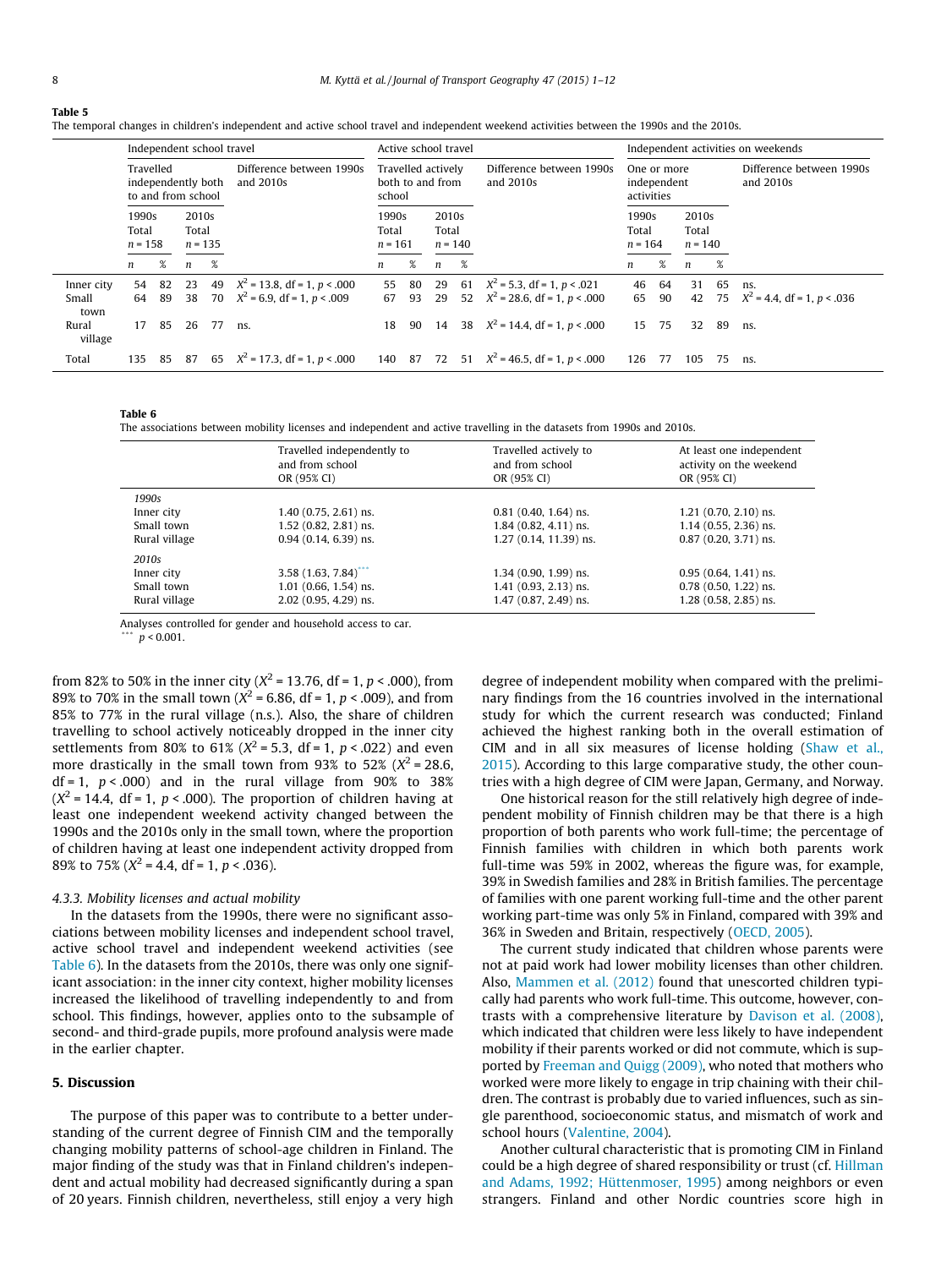International World Values Survey especially in interpersonal trust ([Medrano, 2013\)](#page-11-0). A lack of trust can become evident in the fear toward strangers. Stranger danger is shown to be among the key factors restricting CIM in many parts of the world ([Behrens and](#page-11-0) [Muchaka, 2011; D'Haese et al., 2013; Ding et al., 2012; Fyhri](#page-11-0) [et al., 2011; Prezza et al., 2005; Rudner, 2012](#page-11-0)). In our study, danger from adults was among the least-often mentioned reasons that parents gave for picking up their child from school. Therefore, stranger danger does not seem to play a major role in Finland, which can be seen as an indicator of a high degree of trust.

Our finding, in which the independent mobility of Finnish children had clearly decreased between 1993–94 and 2011, replicates international trends. A marked reduction in children's active transport and independent mobility over the past decades has also been reported by Hillman and colleagues in England [\(Hillman et al.,](#page-11-0) [1990; Hillman and Adams, 1992\)](#page-11-0), by [Grize et al. \(2010\)](#page-11-0) in Switzerland, [Van der Ploeg et al. \(2008\)](#page-12-0) in Australia, [McDonald](#page-11-0) [\(2007\)](#page-11-0) in USA, and [Buliung et al. \(2009\)](#page-11-0) in Canada.

The mobility licenses of small town and rural children narrowed significantly, whereas in the inner city context, this did not take place. The actual mobility, in terms of active and independent school travel, decreased substantially in all settlement types. The most noticeably drop in the independent school travel took place in the inner city context, whereas the activity of school travel had decreased even more dramatically in the rural village.

At least in the rural village context, one possible explanation for the severe decrease of mobility licenses and active school travelling can be related to the lengthened school journeys that result from the concentration of schools to larger units and the closing down of small village schools. Indeed, between 2003 and 2007, the proportion of Finnish children who attended small schools decreased by 27%, and the share of pupils attending large schools increased by 22% [\(Kumpulainen, 2008](#page-11-0)). Distance to school has been found to be the key barrier to active travel ([Carver et al.,](#page-11-0) [2012; Fyhri and Hjorthol, 2009](#page-11-0)). According to [Mammen et al.](#page-11-0) [\(2012\),](#page-11-0) children were more likely to walk to school unescorted if they lived not more than one kilometer away from the school.

Unfortunately, we cannot verify the lengthening of children's school journeys through our current data because of the lack of commensurable measures. $2$  Because the schools in the rural village that were studied in the 1990s were closed and children from these villages were transported to nearby schools, it is very likely that the school journeys had lengthened in the rural villages that we studied. Since the end of the 1990s, parents of elementary school children have also been able to choose schools other than the local school closest to them ([Varjo, 2011](#page-12-0)). Therefore, the noticeable drop in the proportion of pupils travelling to school actively and independently in the inner city context, which offers many school options, could also at least be partly explained based on this turn. Changes to school zonings and school closures reflect trends in other countries and have also been identified as a significant issue for CIM ([Freeman and Quigg, 2009\)](#page-11-0).

The above findings can be partly due to a more car dependent lifestyle, especially in countryside where the service network has probably become sparser. In our sample the number of households without a car was significantly higher in 1990s (16%) compared to that in 2010s (7%). The total increase of the number of passenger cars in Finland between 1994 and 2011 was 59%, from almost 2 to nearly 3 million private cars ([Statistics Finland, 2015\)](#page-12-0). So, our findings reflect only modestly this clear increase of car ownership. The traffic culture in Finland also supports the use of cars in other ways. Although the physical infrastructure in Finland promotes children's independent and active mobility by providing sidewalks and/or separate walking and bicycle lanes along most roads, motorized school transportation is also supported. The Finnish Basic Education Act guarantees free transportation to all pupils whose school journey is five kilometers or more, and some cities and towns offer free transportation even for shorter journeys.

Another potential factor contributing to the noticeable decrease of the mobility licenses of rural village children could be that in the rural village settlement, Kauhajoki, a serious school shooting occurred in 2008.<sup>3</sup> A student of a local vocational college shot and fatally injured 10 people before shooting himself. In our dataset, only 5% of rural village parents mentioned threat from adults as a reason for picking up their child from school, and this proportion was not larger than those in other settlements. Therefore, it does not seem very likely that the school shooting would explain much of the decrease of CIM.

Our data from the 2010s offered the possibility to compare various contexts more closely because the dataset included five settlements: inner city, suburban, large town, small town, and rural village. Children living in the large town and suburban settings enjoyed the highest degree of mobility licenses. In the large town setting, the highest proportion of actual independent, active school travel and weekend activities were also detected. Nevertheless, the proportion of independent travelling was also rather high in all other settlements, being lowest in the inner city, where 69% of children travelled independently in their school journeys and 79% did activities independently during the weekends. Rural children were the least active in their school travel, but even there quite a high proportion (47%) of children travelled actively to and from school. In rural setting, motorized travel was the most common mode of travel. Generally, travelling by private car was not very common even in the suburban setting, where it was most predominant as only 17% of children travelled to school by car.

Besides our current study, other related work by [Broberg et al.](#page-11-0) [\(2013b\)](#page-11-0) indicated that Finnish children living in semiurban environments were most independent and active in their mobility. Perhaps that is due to shorter school journeys; according to the Finnish [National Travel Survey \(2010–11\),](#page-12-0) the school journeys are, on average, shortest in the middle-size cities, the size of the large town in our study. Generally, the evidence from other studies is not consistent about how levels of urbanization contribute to variation in CIM. Some studies have found urban areas supporting children's independent or active mobility ([Babey et al., 2009;](#page-11-0) [Martin et al., 2007; Robertson-Wilson et al., 2008; Tillberg](#page-11-0) [Mattsson, 2002](#page-11-0)), whereas other studies show the opposite trend ([Lopes et al., 2014\)](#page-11-0). Also, the various measures of CIM (i.e., mobility licenses and actual mobility measures) sometimes produce inconsistent findings. For example, [Drianda and Kinoshita \(2011\)](#page-11-0) reported a high degree of mobility licenses in urban settings, where actual mobility was low.

In our study from the 2010s, parental mobility licenses were often associated with actual independent and active travelling. In all settlements, in inner city, large town, and small town, they predicted independent and active school travel as well as independent weekend activities of primary schoolers. In contrast to this, parental mobility licenses were not associated with actual mobility among the primary schoolers in 1990s. Parental mobility licenses were clearly more influential for children's actual mobility now than 20 years ago. It can be an expression of changing parental val- $\frac{1}{\text{Area}}$  and attitudes about CIM and parental surveillance, conformity  $\frac{1}{\text{Area}}$  are length of school journeys was asked from parents in the original survey using

this question: ''How long [in minutes] would it take you to walk to the school?'' In the later survey, this question was broken down to various travel modes (how long would it take by using car/taking public transport/walking). It was impossible to construct a comparable measure based on this information.

<sup>&</sup>lt;sup>3</sup> In Finland, school shootings have occurred in two towns: Jokela in 2007 and a year later in Kauhajoki.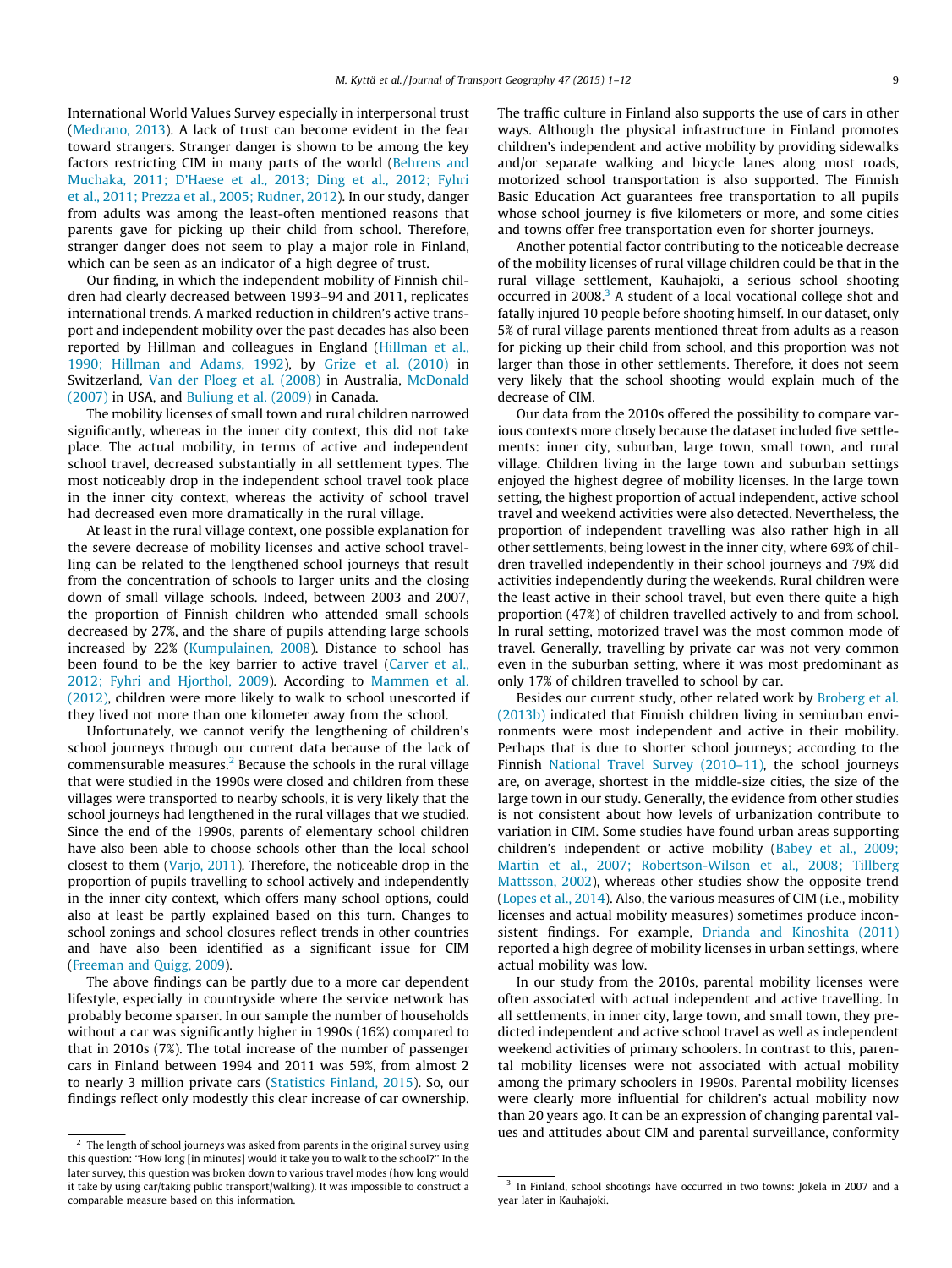<span id="page-10-0"></span>to cultural norms, and individual approaches to risk management ([Rudner, 2012](#page-12-0)), as well as a response to changing environmental conditions. In secondary school, the associations between mobility licenses and actual mobility disappeared. This is understandable because as children become more independent decision makers, parental perceptions or permissions become less meaningful in their mobility choices. The findings above can, nevertheless, also be due to too small variation in the key variables. A ceiling effect ([Cramer and Howitt, 2004\)](#page-11-0) occurs, when scores are approaching the maximum they can be. In our case, the mobility license score in 2010s and the actual mobility measures in 1990s were approaching their maximums.

Combining pickup with other errands and concerns about traffic danger were the most important reasons for collecting children from school, although Finnish children were rarely picked up by parents. [Johansson \(2006\) and Fyhri et al. \(2011\)](#page-11-0) have noticed the growing importance of trip chaining as a relevant factor behind the changing mobility patterns of families. While trip chaining may be viewed as a necessity in other contexts ([Mitra, 2012; Freeman](#page-11-0) [and Quigg, 2009; McMillan, 2005](#page-11-0)), this is not necessarily the current situation for Finland because school travel is dominated by active and public transportation; moreover, the majority of children have independent weekend activities. This may change in the future as society responds and adapts to recent policies of centralization of services and closure of local schools, and potentially increases its reliance on centralized shopping and recreation facilities [\(Freeman and Quigg, 2009](#page-11-0)). However, trip chaining may also be reflective of geographical location, socioeconomic status, and attitudes [\(McMillan, 2005](#page-11-0)). These possible changes in the lifestyles of families would deserve closer scrutiny.

We found only a few gender differences in the independent mobility of Finnish children. In the dataset from 2010s, small town primary school girls held fewer mobility licenses than boys their own age. Boys' higher degree of mobility licenses have been indicated in many earlier studies [\(Carver et al., 2012; Fyhri and](#page-11-0) [Hjorthol, 2009; Johansson, 2006; O'Brien et al., 2000](#page-11-0)). In our study, these differences were small and had little influence on children's actual mobility. On the contrary, primary girls were more active in school travel than boys, which is in contrast to an earlier study by [McDonald \(2012\)](#page-11-0). Not surprisingly, secondary school children enjoyed more mobility licenses and were more independent in their school travel and weekend activities.

The limitations of this study are related especially to the missing data about the distance to school and the low response rate in the 2010s dataset. Also the fact that all the studied settings were not quite identical in the two data collection phases was an unfortunate matter that potentially influenced the findings. The actual distance to school should have been asked from parents instead of asking how long time the journey would take using various travel modes. The low response rate applied to the dataset of 2010s. It was probably partly due to the data collection strategy where all surveys were delivered in schools but filled at homes and sent directly to researchers. In 1990s, when the response rate was higher, children filled the surveys in school and returned the parental surveys to teachers. The new strategy was used to save resources. Also the fact that in 2010s both primary and secondary schools were studied instead of only primary schools may have contributed to the lower response rate in the 2010s. Overall, the big differences in the response rates between the datasets from 1990s and 2010s can include a risk that non-responders would score even lower CIM than the participants of the survey. Then the perceived declined trend in children's independent mobility would in reality be even more clear.

The reliability of the kind of self-reported data collected here is never without problems, and in future studies, objective mobility data should also be collected. Again, it is not enough to follow only the changing mobility licenses as these at best only represent potential independent mobility. It is even more important to invest in the development of more advanced methods for the study of actual mobility. In addition to self-reported surveys, other methods, such as mobility diaries, GPS tracking, and public participation GIS tools ([Kyttä et al., 2012](#page-11-0)), could provide a more place-based, more reliable, and richer understanding of the actual mobility patterns of children.

#### 6. Conclusions

Safeguarding the independence of children has attracted little public debate in Finland (Aarnikko et al., 2002; Turpeinen et al., 2013). Instead, children's independence and free mobility have been criticized; they have been associated with a lack of parental care and children's loneliness; hence, more adult supervision for children's free time has been suggested [\(Pulkkinen and Launonen,](#page-12-0) [2005\)](#page-12-0). This is disconcerting because decreasing levels of CIM and fewer children on the streets can increase or reinforce the need for surveillance [\(Rudner, 2012](#page-12-0)), and potentially levels of concern about children's safety similar to the UK, USA, and Australia.

Our view is that a high degree of CIM is an elementary part of Finnish childhood and child development. It is possible that when children are trusted enough to allow them independence in their mobility, it also helps them build competencies needed in other spheres of life. Stopping the decline of CIM and safeguarding the current level of independent mobility of Finnish children should be a common concern of a variety of stakeholders, including the social, health, school, cultural, youth work, recreation, real estate, and environmental sectors.

The most urgent concrete measure would be to provide children with the possibility to attend school close to home. A program for assessing urban, social, and health policy development should also be implemented at local, regional, and national levels to identify the potential positive and adverse impacts on CIM in different settlement types. Actions like school closures disproportionately affect rural children more than their urban counterparts, and the centralization of facilities such as shopping and recreation can lead to socioeconomic inequality across all settlement areas, which can be compounded by other factors such as changes to transport routes and frequency of services. Finland has an opportunity to slow down, stop, or even reverse the decline of CIM before it drops to the levels experienced by children in other nations.

#### Acknowledgements

The study was financed by the Finnish Ministry of Education. We are very thankful for this support. The two anonymous reviewers provided extremely helpful and deep comments to the earlier versions of the manuscript. We would also like to express our appreciation for all the schools and teachers who made the data collection possible. Our warmest thanks belong to the children and parents who participated the study.

#### References

- [Aarnikko, H., Kyttä, M., Myllymäki, T., 2002. Lasten näkökulma tienpidossa](http://refhub.elsevier.com/S0966-6923(15)00127-1/h0005) [\[Childrens' view to the road maintenance\]. Tiehallinnon selvityksiä, 53](http://refhub.elsevier.com/S0966-6923(15)00127-1/h0005).
- [Ahmadi, E., 2007. Influential factors on children's spatial knowledge and mobility in](http://refhub.elsevier.com/S0966-6923(15)00127-1/h0010) [home-school travel: a case study in the city of Tehran. J. Asian Archit. Build. Eng.](http://refhub.elsevier.com/S0966-6923(15)00127-1/h0010) [6 \(2\), 275–282.](http://refhub.elsevier.com/S0966-6923(15)00127-1/h0010)
- [Alparone, F.R., Pacilli, M.G., 2012. On children's independent mobility: the interplay](http://refhub.elsevier.com/S0966-6923(15)00127-1/h0015) [of demographic, environmental, and psychosocial factors. Children's Geograph.](http://refhub.elsevier.com/S0966-6923(15)00127-1/h0015) [10 \(1\), 109–122](http://refhub.elsevier.com/S0966-6923(15)00127-1/h0015).
- [Barron, C.M., 2014. 'I had no credit to ring you back': children's strategies of](http://refhub.elsevier.com/S0966-6923(15)00127-1/h0020) [negotiation and resistance to parental surveillance via mobile phones.](http://refhub.elsevier.com/S0966-6923(15)00127-1/h0020) [Surveillance Soc. 12 \(3\), 401–413](http://refhub.elsevier.com/S0966-6923(15)00127-1/h0020).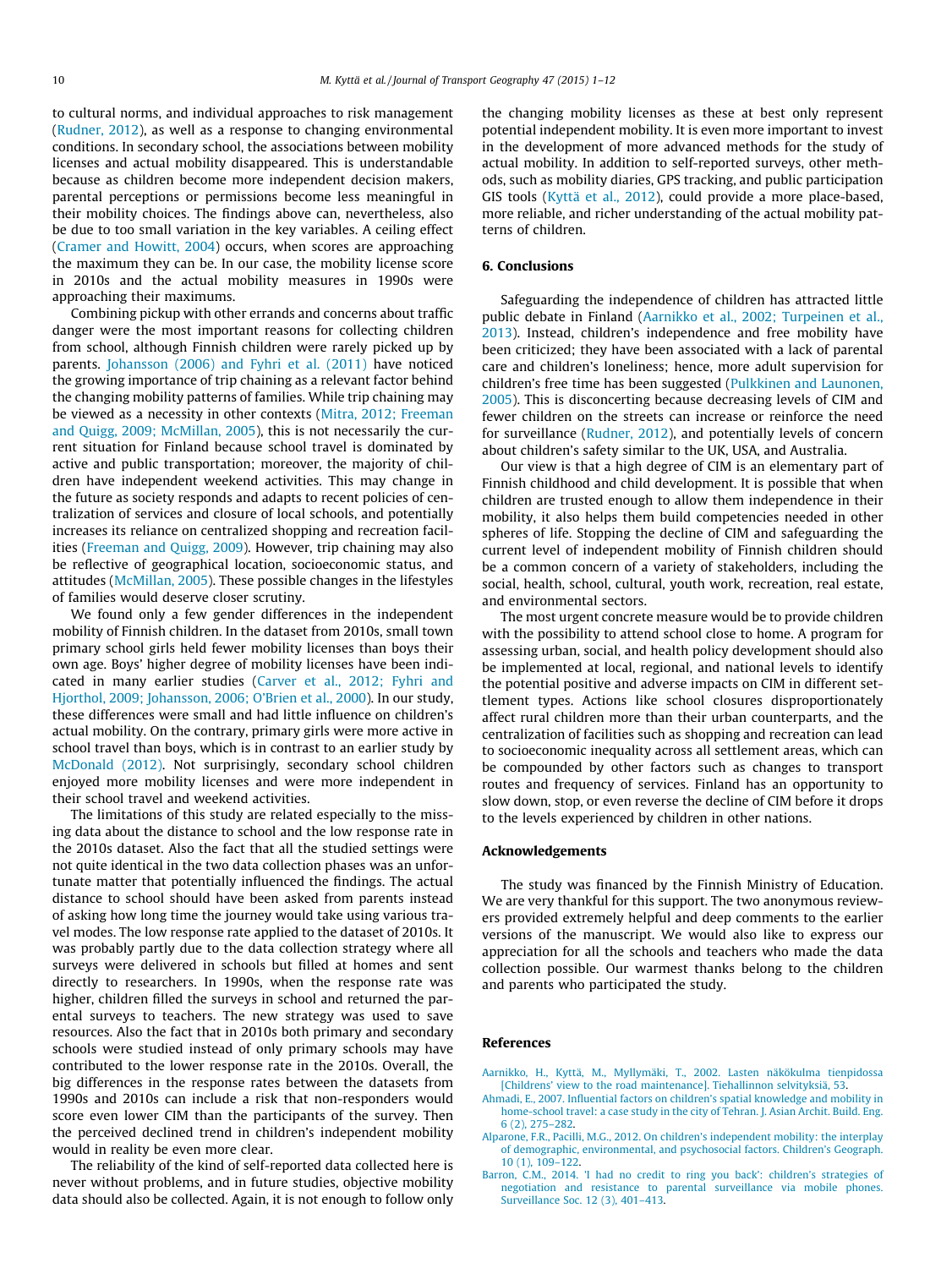- <span id="page-11-0"></span>[Babey, S.H., Hastert, T.A., Huang, W., Brown, E.R., 2009. Sociodemographic, family,](http://refhub.elsevier.com/S0966-6923(15)00127-1/h0025) [and environmental factors associated with active commuting to school among](http://refhub.elsevier.com/S0966-6923(15)00127-1/h0025) [US adolescents. J. Public Health Policy 30 \(S1\), S203–S220](http://refhub.elsevier.com/S0966-6923(15)00127-1/h0025).
- [Behrens, R., Muchaka, P., 2011. Child independent mobility in South Africa:](http://refhub.elsevier.com/S0966-6923(15)00127-1/h0030) [the case of Cape Town and its hinterland. Global Stud. Childhood 1 \(3\),](http://refhub.elsevier.com/S0966-6923(15)00127-1/h0030) [167–184](http://refhub.elsevier.com/S0966-6923(15)00127-1/h0030).
- [Bixler, R.D., Floyd, M.F., Hammitt, W.E., 2002. Environmental socialization:](http://refhub.elsevier.com/S0966-6923(15)00127-1/h0035) [quantitative tests of the childhood play hypothesis. Environ. Behav. 34 \(6\),](http://refhub.elsevier.com/S0966-6923(15)00127-1/h0035) [795–818](http://refhub.elsevier.com/S0966-6923(15)00127-1/h0035).
- [Broberg, A., Kyttä, M., Fagerholm, N., 2013a. Child-friendly urban structures:](http://refhub.elsevier.com/S0966-6923(15)00127-1/h0040) [Bullerby revisited. J. Environ. Psychol. 35, 110–120](http://refhub.elsevier.com/S0966-6923(15)00127-1/h0040).
- Broberg, A., Salminen, S., Kyttä, M., 2013b. Physical environmental characteristics promoting independent and active transport to children's meaningful places. Appl. Geogr. 38, 43–52. <http://dx.doi.org/10.1016/j.apgeog.2012.11.014> (Journal Article).
- [Buliung, R.N., Mitra, R., Faulkner, G., 2009. Active school transportation in the](http://refhub.elsevier.com/S0966-6923(15)00127-1/h0050) [Greater Toronto Area, Canada: an exploration of trends in space and time](http://refhub.elsevier.com/S0966-6923(15)00127-1/h0050) [\(1986–2006\). Prev. Med. 48, 507–512](http://refhub.elsevier.com/S0966-6923(15)00127-1/h0050).
- [Burgmanis,](http://refhub.elsevier.com/S0966-6923(15)00127-1/h0055) Ģ., Krišjāne, Z., Sķ[ilters, J., 2014. Acquisition of spatial knowledge in](http://refhub.elsevier.com/S0966-6923(15)00127-1/h0055) [different urban areas: evidence from a survey analysis of adolescents. Cognit.](http://refhub.elsevier.com/S0966-6923(15)00127-1/h0055) [Process 15, 373–383](http://refhub.elsevier.com/S0966-6923(15)00127-1/h0055).
- [Bwire, H., 2011. Children's independent mobility and perceptions of outdoor](http://refhub.elsevier.com/S0966-6923(15)00127-1/h0060) [environments in Dar Es Salaam City. Global Stud. Childhood 1 \(3\), 184–204.](http://refhub.elsevier.com/S0966-6923(15)00127-1/h0060)
- [Carver, A., Timperio, A., Crawford, D., 2008. Neighborhood road environments and](http://refhub.elsevier.com/S0966-6923(15)00127-1/h0065) [physical activity among youth: The CLAN Study. J. Urban Health: Bull. New York](http://refhub.elsevier.com/S0966-6923(15)00127-1/h0065) [Acad. Med. 85 \(4\)](http://refhub.elsevier.com/S0966-6923(15)00127-1/h0065).
- [Carver, A., Timperio, A.F., Hesketh, K.D., Ridgers, N.D., Salmon, J., Crawford, D., 2011.](http://refhub.elsevier.com/S0966-6923(15)00127-1/h0070) [How is active transport associated with children's and adolescents' physical](http://refhub.elsevier.com/S0966-6923(15)00127-1/h0070) [activity over time? Int. J. Behav. Nutr. Phys. Act. 8 \(126\), 1–6](http://refhub.elsevier.com/S0966-6923(15)00127-1/h0070).
- [Carver, A., Timperio, A.F., Crawford, D.A., 2012. Young and free? A study of](http://refhub.elsevier.com/S0966-6923(15)00127-1/h0075) [independent mobility among urban and rural dwelling Australian children. J.](http://refhub.elsevier.com/S0966-6923(15)00127-1/h0075) [Sci. Med. Sport 15 \(6\), 505–510.](http://refhub.elsevier.com/S0966-6923(15)00127-1/h0075)
- [Carver, A., Watson, B., Shaw, B., Hillman, M., 2013. A comparison study of children's](http://refhub.elsevier.com/S0966-6923(15)00127-1/h0080) [independent mobility in England and Australia. Children's Geograph. 11 \(4\),](http://refhub.elsevier.com/S0966-6923(15)00127-1/h0080) [461–475](http://refhub.elsevier.com/S0966-6923(15)00127-1/h0080).
- [Casey, R., Oppert, J.-M., Weber, C., Charreire, H., Salze, P., Badariotti, D., Arnaud, B.,](http://refhub.elsevier.com/S0966-6923(15)00127-1/h0085) [Fischler, C., Hernandez, C.G., Chaix, B., Simon, C., 2014. Determinants of](http://refhub.elsevier.com/S0966-6923(15)00127-1/h0085) [childhood obesity: what can we learn from built environment studies? Food](http://refhub.elsevier.com/S0966-6923(15)00127-1/h0085) [Qual. Prefer. 31, 164–172.](http://refhub.elsevier.com/S0966-6923(15)00127-1/h0085)
- [Cramer, D., Howitt, D., 2004. The SAGE Dictionary of Statistics. SAGE Publications,](http://refhub.elsevier.com/S0966-6923(15)00127-1/h0090) [Ltd., London, England.](http://refhub.elsevier.com/S0966-6923(15)00127-1/h0090)
- [Davison, K.K., Werder, J.L., Lawson, C.T., 2008. Children's active commuting to](http://refhub.elsevier.com/S0966-6923(15)00127-1/h0095) [school: Current knowledge and future directions. Prevent. Chronic Disease:](http://refhub.elsevier.com/S0966-6923(15)00127-1/h0095) [Publ. Health Res., Pract., Policy 5 \(3\), 1–11.](http://refhub.elsevier.com/S0966-6923(15)00127-1/h0095)
- [Datar, A., Nicosia, N., Shier, V., 2013. Parent perceptions of neighborhood safety and](http://refhub.elsevier.com/S0966-6923(15)00127-1/h0100) [children's physical activity, sedentary behavior, and obesity: evidence from a](http://refhub.elsevier.com/S0966-6923(15)00127-1/h0100) [national longitudinal study. Am. J. Epidemiol.](http://refhub.elsevier.com/S0966-6923(15)00127-1/h0100)
- [D'Haese, S., Timperio, A., Veitch, J., Cardon, G., VanDyck, D., Salmon, J., 2013.](http://refhub.elsevier.com/S0966-6923(15)00127-1/h0105) [Neighborhood perceptions moderate the association between the family](http://refhub.elsevier.com/S0966-6923(15)00127-1/h0105) [environment and children's objectively assessed physical activity. Health](http://refhub.elsevier.com/S0966-6923(15)00127-1/h0105) [Place 24, 203–209](http://refhub.elsevier.com/S0966-6923(15)00127-1/h0105).
- [Depeau, S., 2001. Urban Identities and Social Interaction: a cross-cultural analysis of](http://refhub.elsevier.com/S0966-6923(15)00127-1/h0110) [young people's spatial mobility in Paris, France, and Frankston, Australia. Local](http://refhub.elsevier.com/S0966-6923(15)00127-1/h0110) [Environ. 6 \(1\), 81–86.](http://refhub.elsevier.com/S0966-6923(15)00127-1/h0110)
- [Ding, D., Bracy, N.L., Sallis, J.F., Saelens, B.E., Norman, G.J., Harris, S.K., Durant, N.,](http://refhub.elsevier.com/S0966-6923(15)00127-1/h0115) [Rosenberg, D., Kerr, J., 2012. Is fear of strangers related to physical activity](http://refhub.elsevier.com/S0966-6923(15)00127-1/h0115) [among youth? Am. J. Health Promot. 26 \(3\), 189–195](http://refhub.elsevier.com/S0966-6923(15)00127-1/h0115).
- [Drianda, R.P., Kinoshita, I., 2011. Danger from traffic to fear of monkeys: children's](http://refhub.elsevier.com/S0966-6923(15)00127-1/h0120) [independent mobility in four diverse sites in Japan. Global Stud. Childhood 1](http://refhub.elsevier.com/S0966-6923(15)00127-1/h0120) [\(3\), 226–242](http://refhub.elsevier.com/S0966-6923(15)00127-1/h0120).
- [Dunton, G.F., Kaplan, J., Wolch, J., Jerrett, M., Reynolds, K.D., 2009. Physical](http://refhub.elsevier.com/S0966-6923(15)00127-1/h0125) [environmental correlates of childhood obesity: a systematic review. Obes.](http://refhub.elsevier.com/S0966-6923(15)00127-1/h0125) [Rev. 10 \(4\), 393–402.](http://refhub.elsevier.com/S0966-6923(15)00127-1/h0125)
- [Freeman, C., Quigg, R., 2009. Commuting lives: children's mobility and energy use. J.](http://refhub.elsevier.com/S0966-6923(15)00127-1/h0130) [Environ. Planning Manage. 52 \(3\), 393–412.](http://refhub.elsevier.com/S0966-6923(15)00127-1/h0130)
- [Fyhri, A., Hjorthol, R., 2009. Children's independent mobility to school, friends and](http://refhub.elsevier.com/S0966-6923(15)00127-1/h0135) [leisure activities. J. Transp. Geogr. 17 \(5\), 377–384](http://refhub.elsevier.com/S0966-6923(15)00127-1/h0135).
- [Fyhri, A., Hjorthol, R., Mackett, R., Nordgaard Fotel, T., Kyttä, M., 2011. Children's](http://refhub.elsevier.com/S0966-6923(15)00127-1/h0140) [active travel and independent mobility in four countries: development, social](http://refhub.elsevier.com/S0966-6923(15)00127-1/h0140) [contributing trends and measures. Transp. Policy 18 \(5\), 703–710](http://refhub.elsevier.com/S0966-6923(15)00127-1/h0140). [Giles-Corti, B., Wood, G., Pikora, T., Learnihan, V., Bulsara, M., Van Niel, K., Timperio,](http://refhub.elsevier.com/S0966-6923(15)00127-1/h0145)
- [A.F., McCormack, G., Villanueva, K., 2011. School site and the potential to walk](http://refhub.elsevier.com/S0966-6923(15)00127-1/h0145) [to school: the impact of street connectivity and traffic exposure in school](http://refhub.elsevier.com/S0966-6923(15)00127-1/h0145) [neighborhoods. Health Place 17 \(2\), 545–550.](http://refhub.elsevier.com/S0966-6923(15)00127-1/h0145)
- Granville, S., Laird, A., Barber, M., Rait, F., 2002. Why do parents drive their children to school? Transport Research Series. Scottich Executive Central Research Unit.
- [Grize, L., Bringolf-Isler, B., Martin, E., Braun-Fahrländer, C., 2010. Trend in active](http://refhub.elsevier.com/S0966-6923(15)00127-1/h0155) [transportation to school among Swiss school children and its associated factors:](http://refhub.elsevier.com/S0966-6923(15)00127-1/h0155) [three cross sectional surveys 1994, 2000 and 2005. Int. J. Behav. Nutr. Phys. Act.](http://refhub.elsevier.com/S0966-6923(15)00127-1/h0155) [7, 28.](http://refhub.elsevier.com/S0966-6923(15)00127-1/h0155)
- [Gutiérrez-Zornoza, M., Sánchez-López, M., García-Hermoso, A., González-García, A.,](http://refhub.elsevier.com/S0966-6923(15)00127-1/h0160) [Chillón, P., Martínez-Vizcaíno, V., 2014. Active commuting to school, weight](http://refhub.elsevier.com/S0966-6923(15)00127-1/h0160) [status, and cardiometabolic risk in children from rural areas: the Cuenca study.](http://refhub.elsevier.com/S0966-6923(15)00127-1/h0160) [Health Educ. Behav., September 16](http://refhub.elsevier.com/S0966-6923(15)00127-1/h0160)
- [Hillman, M., Adams, J., 1992. Children's freedom and safety. Children's Environ. 9](http://refhub.elsevier.com/S0966-6923(15)00127-1/h0165) [\(2\), 10–22.](http://refhub.elsevier.com/S0966-6923(15)00127-1/h0165)
- [Hillman, M., Adams, J., Whitelegg, J., 1990. One False Move: A Study of Children's](http://refhub.elsevier.com/S0966-6923(15)00127-1/h0170) [Independent Mobility. Publications of the Policy Studies Institute, London](http://refhub.elsevier.com/S0966-6923(15)00127-1/h0170).
- [Hüttenmoser, M., 1995. Children and their living surroundings: empirical](http://refhub.elsevier.com/S0966-6923(15)00127-1/h0175) [investigations into the significance of living surroundings for the everyday](http://refhub.elsevier.com/S0966-6923(15)00127-1/h0175) [life and development of children. Children's Environ. 12 \(4\), 403–413](http://refhub.elsevier.com/S0966-6923(15)00127-1/h0175).
- [Jackson, S., Scott, S., 1999. Risk anxiety and the social construction of childhood. In:](http://refhub.elsevier.com/S0966-6923(15)00127-1/h0180) [Lupton, D. \(Ed.\), Risk and Sococultural Theory: New Directions and Perspectives.](http://refhub.elsevier.com/S0966-6923(15)00127-1/h0180) [Cambridge University Press, Cambridge, pp. 86–107.](http://refhub.elsevier.com/S0966-6923(15)00127-1/h0180)
- [Jensen, O.B., Sheller, M., Wind, S., 2014. Together and apart: affective ambiences and](http://refhub.elsevier.com/S0966-6923(15)00127-1/h0185) [negotiation in families' everyday life and mobility. Mobilities, 1–20.](http://refhub.elsevier.com/S0966-6923(15)00127-1/h0185)
- [Johansson, K.M., Hasselberg, M., Lafamme, L., 2010. Young adolescents' independent](http://refhub.elsevier.com/S0966-6923(15)00127-1/h0190) [mobility, related factors and association with transport to school: a cross](http://refhub.elsevier.com/S0966-6923(15)00127-1/h0190)[sectional study. BMC Public Health 10, 635.](http://refhub.elsevier.com/S0966-6923(15)00127-1/h0190)
- [Johansson, M., 2006. Environmental and parental factors as determinants of mode](http://refhub.elsevier.com/S0966-6923(15)00127-1/h0195) [for children's leisure travel. J. Environ. Psychol. 26 \(2\), 156–169.](http://refhub.elsevier.com/S0966-6923(15)00127-1/h0195)
- [Kamargianni, M., Polydoropoulou, A., Goulias, K.G., 2012. Teenager's travel patterns](http://refhub.elsevier.com/S0966-6923(15)00127-1/h0200) [for school and after-school activities. Procedia Soc. Behav. Sci. 48 \(0\), 3635–](http://refhub.elsevier.com/S0966-6923(15)00127-1/h0200) [3650.](http://refhub.elsevier.com/S0966-6923(15)00127-1/h0200)
- Kantomaa, M., 2010. The role of physical activity on emotional and behavioural problems, self-rated health and educational attainment among adolescents. Acta Universitatis Ouluensis, D 1043. Juvenes Print, Oulu.
- [Kautiainen, S., Koivisto, A.-M., Koivusilta, L., Lintonen, T., Virtanen, S.M., Rimpelä, A.,](http://refhub.elsevier.com/S0966-6923(15)00127-1/h0210) [2009. Sociodemographic factors and a secular trend of adolescent overweight in](http://refhub.elsevier.com/S0966-6923(15)00127-1/h0210) [Finland. Int. J. Pediat. Obesity 4 \(4\), 360–370.](http://refhub.elsevier.com/S0966-6923(15)00127-1/h0210)
- [Kautiainen, S., Rimpelä, A., Vikat, A., Virtanen, S., 2002. Secular trends in overweight](http://refhub.elsevier.com/S0966-6923(15)00127-1/h0215) [and obesity among Finnish adolescents in 1977–1999. Int. J. Obesity 26 \(4\),](http://refhub.elsevier.com/S0966-6923(15)00127-1/h0215) [544–552](http://refhub.elsevier.com/S0966-6923(15)00127-1/h0215).
- Kong, L., 2000. Nature's dangers, nature's pleasures: urban children and the natural world. In: Holloway, S.L., Valentine, G. (Eds.), Children's Geographies. Playing, Living, Learning. Routledge, London, pp. 257–271.
- Kumpulainen, T., 2008. Koulutuksen määrälliset indikaattorit [The quantitative indicators of education]. Finnish National Board of Education. EsaPrintOy, Tampere.
- Kyttä, M., 1997. Children's independent mobility in urban, small town, and rural environments. In: Camstra (Eds.), Growing up in a Changing Urban Landscape. Van Gorcum, Assen, pp. 41–52.
- [Kyttä, M., 2004. The extent of children's independent mobility and the number of](http://refhub.elsevier.com/S0966-6923(15)00127-1/h0235) [actualized affordances as criteria of a child-friendly environment. J. Environ.](http://refhub.elsevier.com/S0966-6923(15)00127-1/h0235) [Psychol. 24, 179–198](http://refhub.elsevier.com/S0966-6923(15)00127-1/h0235).
- [Kyttä, M., 2008. Children in Outdoor Contexts: Affordances and Independent](http://refhub.elsevier.com/S0966-6923(15)00127-1/h0240) [Mobility in the Assessment of Environmental Child Friendliness. VDM Verlag](http://refhub.elsevier.com/S0966-6923(15)00127-1/h0240) [Dr. Müller, Saarbrücken, Germany](http://refhub.elsevier.com/S0966-6923(15)00127-1/h0240).
- [Kyttä, M., Broberg, A., Kahila, M., 2012. Urban structure factors motivating active](http://refhub.elsevier.com/S0966-6923(15)00127-1/h0245) [lifestyle among children and youth: a case study in the city of Turku, Finland.](http://refhub.elsevier.com/S0966-6923(15)00127-1/h0245) [Am. J. Health Promot. 26 \(5\), e137–e148](http://refhub.elsevier.com/S0966-6923(15)00127-1/h0245).
- [Loebach, J.E., Gilliland, J.A., 2014. Free range kids? Using GPS-derived activity spaces](http://refhub.elsevier.com/S0966-6923(15)00127-1/h0250) [to examine children's neighborhood activity and mobility. Environ. Behav.](http://refhub.elsevier.com/S0966-6923(15)00127-1/h0250)
- [Larouche, R., Oyeyemi, A.L., Prista, A., Onywera, K.K., Tremblay, M.S., 2014. A](http://refhub.elsevier.com/S0966-6923(15)00127-1/h0255) [systematic review of active transportation research in Africa and the](http://refhub.elsevier.com/S0966-6923(15)00127-1/h0255) [psychometric properties of measurement tools for children and youth. Int. J.](http://refhub.elsevier.com/S0966-6923(15)00127-1/h0255) [Behav. Nutrit. Phys. Act. 11 \(29\), 1–18](http://refhub.elsevier.com/S0966-6923(15)00127-1/h0255).
- [Lau, X.C., Chong, K.H., Poh, B.K., Ismail, M.N., 2013. Physical activity, fitness and the](http://refhub.elsevier.com/S0966-6923(15)00127-1/h0260) [energy cost of activities: implications for obesity in children and adolescents in](http://refhub.elsevier.com/S0966-6923(15)00127-1/h0260) [the Tropics. Adv. Food Nutr. Res. 70, 49–101.](http://refhub.elsevier.com/S0966-6923(15)00127-1/h0260)
- [Lopes, F., Cordovil, R., Neto, C., 2014. Children's independent mobility in Portugal:](http://refhub.elsevier.com/S0966-6923(15)00127-1/h0265) [effects of urbanization degree and motorized modes of travel. J. Transp. Geogr.](http://refhub.elsevier.com/S0966-6923(15)00127-1/h0265) [41 \(1\), 210–219](http://refhub.elsevier.com/S0966-6923(15)00127-1/h0265).
- [Lopez, K.N., Knudson, J.D., 2012. Obesity: from the agricultural revolution to the](http://refhub.elsevier.com/S0966-6923(15)00127-1/h0270) [contemporary pediatric epidemic. Congen. Heart Dis. 7 \(2\), 189–199.](http://refhub.elsevier.com/S0966-6923(15)00127-1/h0270)
- [Mackett, R.L., Paskins, J., 2008. Children's physical activity: the contribution of](http://refhub.elsevier.com/S0966-6923(15)00127-1/h0275) [playing and walking. Child. Soc. 22 \(5\), 345–357](http://refhub.elsevier.com/S0966-6923(15)00127-1/h0275).
- Madge, N., Barker, J., 2007. Risk and childhood. London: Risk Commission Royal Society for the Encouragement of Arts, Manufactures and Commerce.
- [Malone, K., Rudner, J., 2011. Global perspectives on children's independent](http://refhub.elsevier.com/S0966-6923(15)00127-1/h0285) [mobility: a socio-cultural comparison and theoretical discussion on children's](http://refhub.elsevier.com/S0966-6923(15)00127-1/h0285) [lives in four countries in Asia and Africa. Global Stud. Childhood, 241–257](http://refhub.elsevier.com/S0966-6923(15)00127-1/h0285).
- [Mammen, G., Falkner, G., Builung, R., Lay, J., 2012. Understanding the drive to escort:](http://refhub.elsevier.com/S0966-6923(15)00127-1/h0290) [a cross-sectional analysis examining parental attitudes towards children's](http://refhub.elsevier.com/S0966-6923(15)00127-1/h0290) [school travel and independent mobility. BMC Public Health 12 \(1\), 862.](http://refhub.elsevier.com/S0966-6923(15)00127-1/h0290)
- [Martin, S.L., Lee, S.M., Lowry, R., 2007. National prevalence and correlates of walking](http://refhub.elsevier.com/S0966-6923(15)00127-1/h0295) [and bicycling to school. Am. J. Prev. Med. 33 \(2\), 98–105](http://refhub.elsevier.com/S0966-6923(15)00127-1/h0295).
- [McDonald, N.C., 2007. Active transportation to school: trends among U.S.](http://refhub.elsevier.com/S0966-6923(15)00127-1/h0300) [schoolchildren, 1969–2001. Am. J. Prev. Med. 32, 509–516](http://refhub.elsevier.com/S0966-6923(15)00127-1/h0300).
- [McDonald, N.C., 2012. Is there a gender gap in school travel? An examination of US](http://refhub.elsevier.com/S0966-6923(15)00127-1/h0305) [children and adolescents. J. Transp. Geogr. 20, 80–86.](http://refhub.elsevier.com/S0966-6923(15)00127-1/h0305)
- [McDonald, N.C., Brown, A.L., Marchetti, L.M., Pedroso, M.S., 2011. U.S. school travel,](http://refhub.elsevier.com/S0966-6923(15)00127-1/h0310) [2009: an assessment of trends. Am. J. Prev. Med. 41 \(2\), 146–151.](http://refhub.elsevier.com/S0966-6923(15)00127-1/h0310)
- [McMillan, T.E., 2005. Urban form and a child's trip to school: the current literature](http://refhub.elsevier.com/S0966-6923(15)00127-1/h0315) [and a framework for future research. J. Plan. Literat. 19 \(4\), 440–456.](http://refhub.elsevier.com/S0966-6923(15)00127-1/h0315)
- Medrano, J.D., 2013. World Map of Interpersonal Trust. [<http://www.jdsurvey.net/jds/](http://www.jdsurvey.net/jds/jdsurveyMaps.jsp?Idioma=I%26SeccionTexto=0404%26NOID=104) [jdsurveyMaps.jsp?Idioma=I&SeccionTexto=0404&NOID=104>](http://www.jdsurvey.net/jds/jdsurveyMaps.jsp?Idioma=I%26SeccionTexto=0404%26NOID=104) (visited 28.08.13).
- [Mikkelsen, M.R., Christensen, P., 2009. Is children's independent mobility really](http://refhub.elsevier.com/S0966-6923(15)00127-1/h0325) [independent? A study of children's mobility combining ethnography and](http://refhub.elsevier.com/S0966-6923(15)00127-1/h0325) [GPS/mobile phones technologies. Mobilities 4 \(1\), 37–58](http://refhub.elsevier.com/S0966-6923(15)00127-1/h0325).
- [Mitra, R., 2012. Independent mobility and mode choice for school transportation: a](http://refhub.elsevier.com/S0966-6923(15)00127-1/h0330) [review and framework for future research. Transp. Rev. 33 \(1\), 21–43.](http://refhub.elsevier.com/S0966-6923(15)00127-1/h0330)